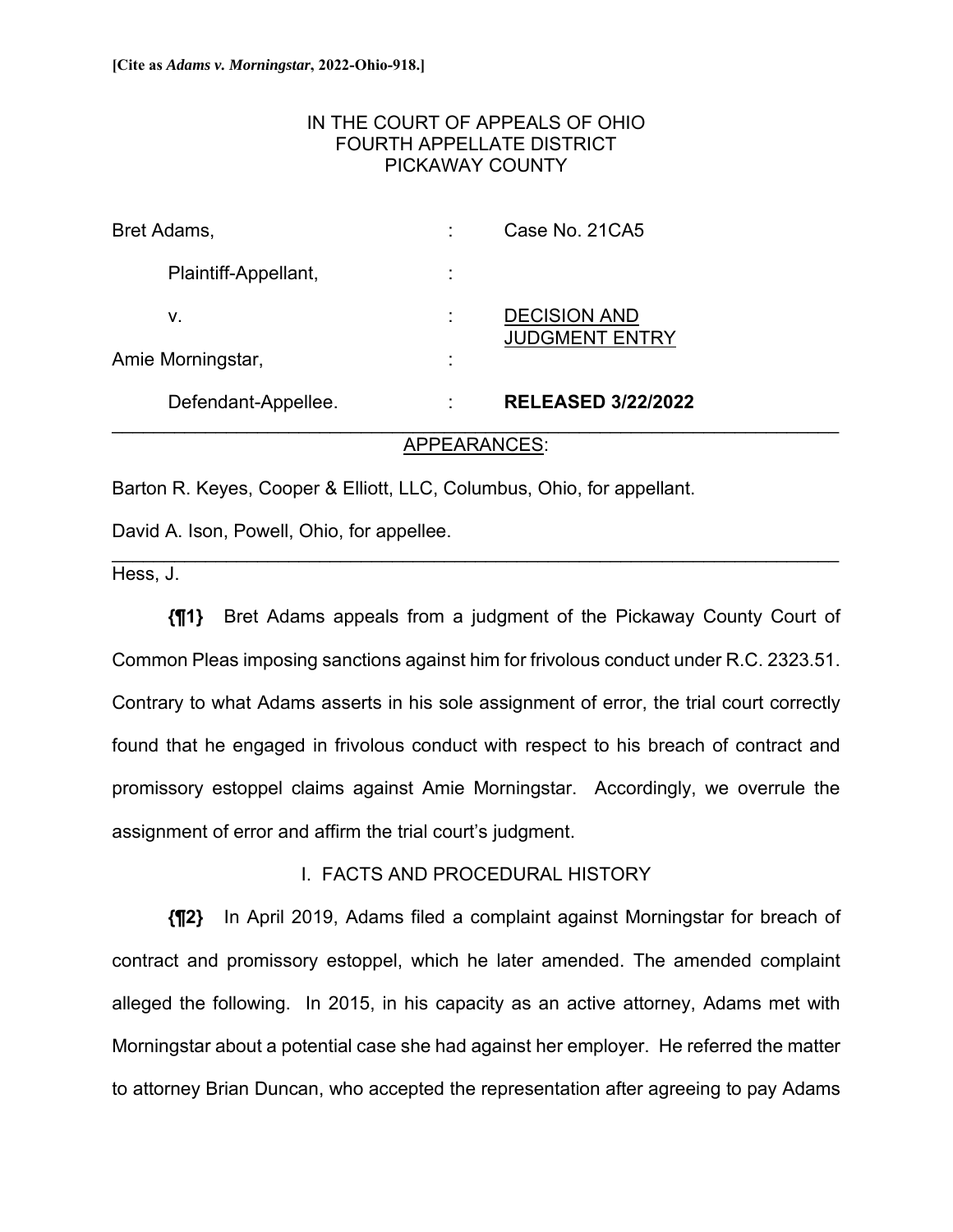a referral fee. Adams remained involved in the matter "by participating in the investigation of claims, reviewing pleadings and maintain [sic] active communication with [Morningstar] and Attorney Duncan." In August 2018, a jury awarded Morningstar \$3.4 million, which was reduced to \$1.5 million in a post-trial mediation. In November 2018, Adams and Morningstar had dinner "to discuss payment of the referral fee," and she "agreed to honor the referral agreement and verbally guaranteed payment of \$100,000 to [Adams]." At a subsequent meeting, Morningstar approved an email to Greg Barwell, the attorney "who mediated the settlement agreement," authorizing him "to withhold distribution of \$100,000" and directing that "payment be made to [Adams]." Morningstar "again verbally offered to pay [Adams] the \$100,000, but [he] declined, relying on [Morningstar's] direction that the fee be paid from settlement proceeds." Based on Morningstar's "promises of payment," Adams advanced funds for the construction of a home. In February 2019, Duncan told Adams the settlement proceeds had been distributed, and he "would not be receiving his fee." Morningstar caused Adams \$100,000 in damages under breach of contract and promissory estoppel theories. She also injured him by engaging in frivolous conduct under R.C. 2323.51 after he filed the initial complaint.

**{¶3}** Morningstar filed an answer to the amended complaint and counterclaims for fraud and tortious interference with a contractual relationship. Subsequently, the court decided it would not hear Adams's frivolous conduct claim "during the trial on the merits" but would instead conduct a R.C. 2323.51 hearing after it rendered judgment on the other claims. The court informed the parties that they could file additional R.C. 2323.51 claims within 30 days of the final judgment.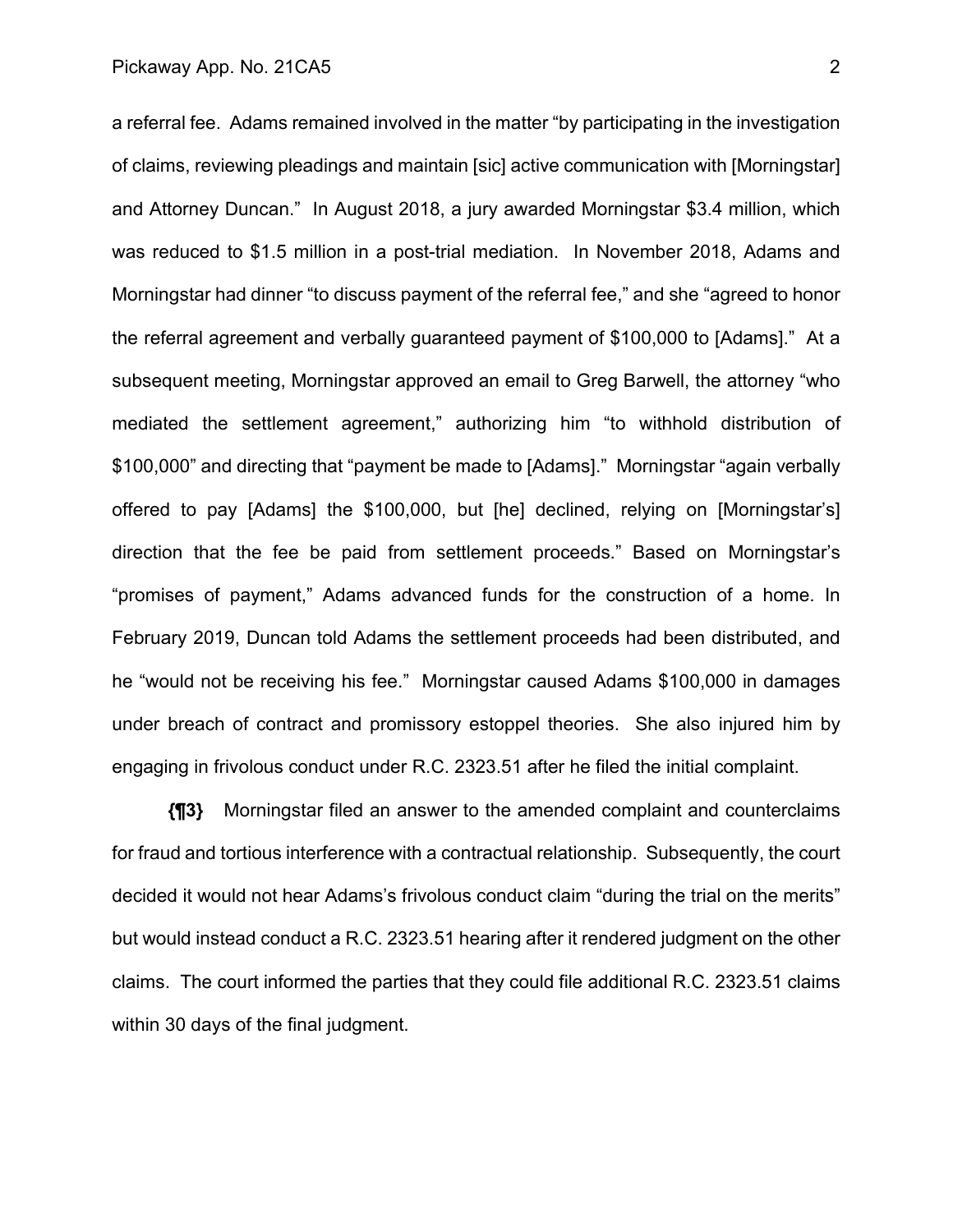**{¶4}** Morningstar moved for summary judgment on Adams's other claims, relying on matters deemed admitted under Civ.R. 36 due to Adams's failure to timely respond to her request for admissions. The court allowed Adams to withdraw the admissions, and he responded to Morningstar's discovery requests. The responses indicate that contrary to what Adams alleged in the amended complaint, he did not participate as counsel for Morningstar in her employment case and never personally communicated with her until after that case had concluded. In response to inquiries about Morningstar's alleged promise, Adams indicated she agreed to ask Barwell to release funds for the referral fee from her settlement, and if Barwell did not, she would personally pay Adams an amount equal to the referral fee. When asked about the terms of his alleged contract with Morningstar, he made no mention of any promise he made to her. Adams indicated that in anticipation of receiving the referral fee, he advanced "[i]n excess of \$20,000" for the construction of a home. In response to requests for all documents related to the construction and funds he expended on it, Adams produced copies of receipts and construction proposals which totaled around \$15,000. The documents were either undated or dated prior to November 14, 2018, the date Adams stated Morningstar first made her alleged promise to him.

**{¶5}** Morningstar supplemented her motion for summary judgment based on the discovery responses. Adams opposed the motion but did not submit any additional summary judgment evidence. In an April 24, 2020 entry, the trial court granted Morningstar's motion. With respect to the breach of contract claim, the court found no contract existed due to a lack of consideration. The court explained that even if Morningstar had promised to pay the referral fee after the conclusion of her lawsuit, there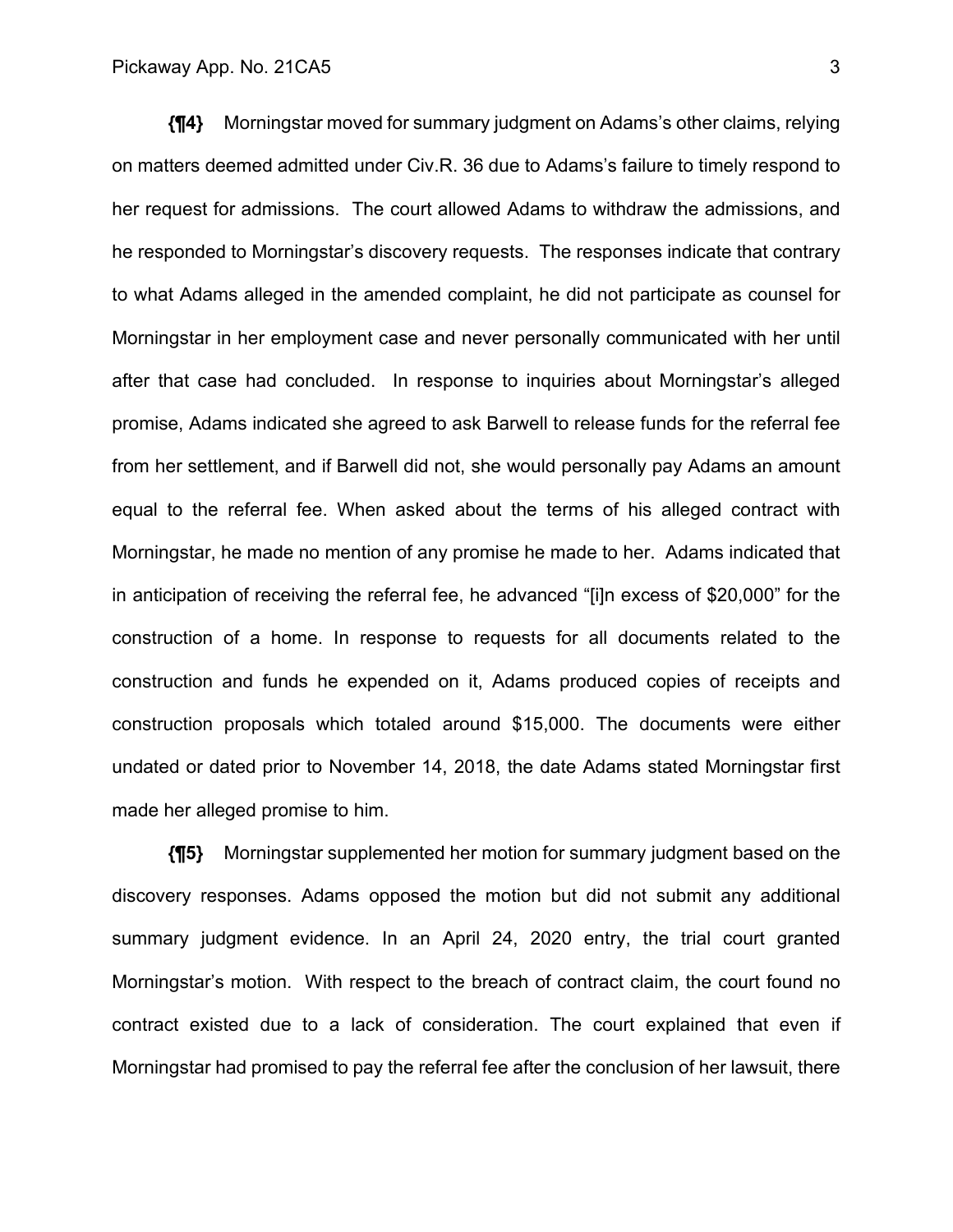was no consideration for her promise because she "did not and would not receive a benefit from" Adams. The alleged referral to Duncan was not consideration because it happened "three years prior" without Morningstar's agreement to pay a referral fee. With respect to the promissory estoppel claim, the court found Adams had "no reasonable and foreseeable right to rely on a gratuitous promise which [Morningstar] could withdraw at any time."

**{¶6}** In October 2020, the court conducted a bench trial on Morningstar's counterclaims. Adams testified that he is a sports agent and retired lawyer who practiced law from 1984 until 2016. Around 2015, Morningstar's father, his friend and property caretaker, communicated with him about a potential employment case Morningstar had. Without having ever met Morningstar, he referred the matter to Duncan. Adams testified that he and Duncan had a "standard" oral referral fee agreement. If Adams referred a case to Duncan and he achieved a "small" settlement, i.e., "a couple hundred thousand," Adams "wouldn't ask for anything." If the settlement was more than that, Duncan would give Adams 20 percent of the attorney fees. Adams suggested it is proper under the Ohio Rules or Professional Conduct for attorneys to have referral fee agreements but did not provide evidence of any rule permitting them.

**{¶7}** Adams admitted that he did not participate in Morningstar's employment case. He contacted her for the first time on October 31, 2018, after the case had settled. Morningstar's father asked Adams to contact Morningstar because she was dissatisfied with the settlement, angry with her lawyers, and wanted her job back. Adams met Morningstar five times: twice at Corazon in Dublin, Ohio,<sup>1</sup> twice at Bob Evans, and once

<sup>&</sup>lt;sup>1</sup> Corazon is a mixed-use facility which includes office space and a restaurant.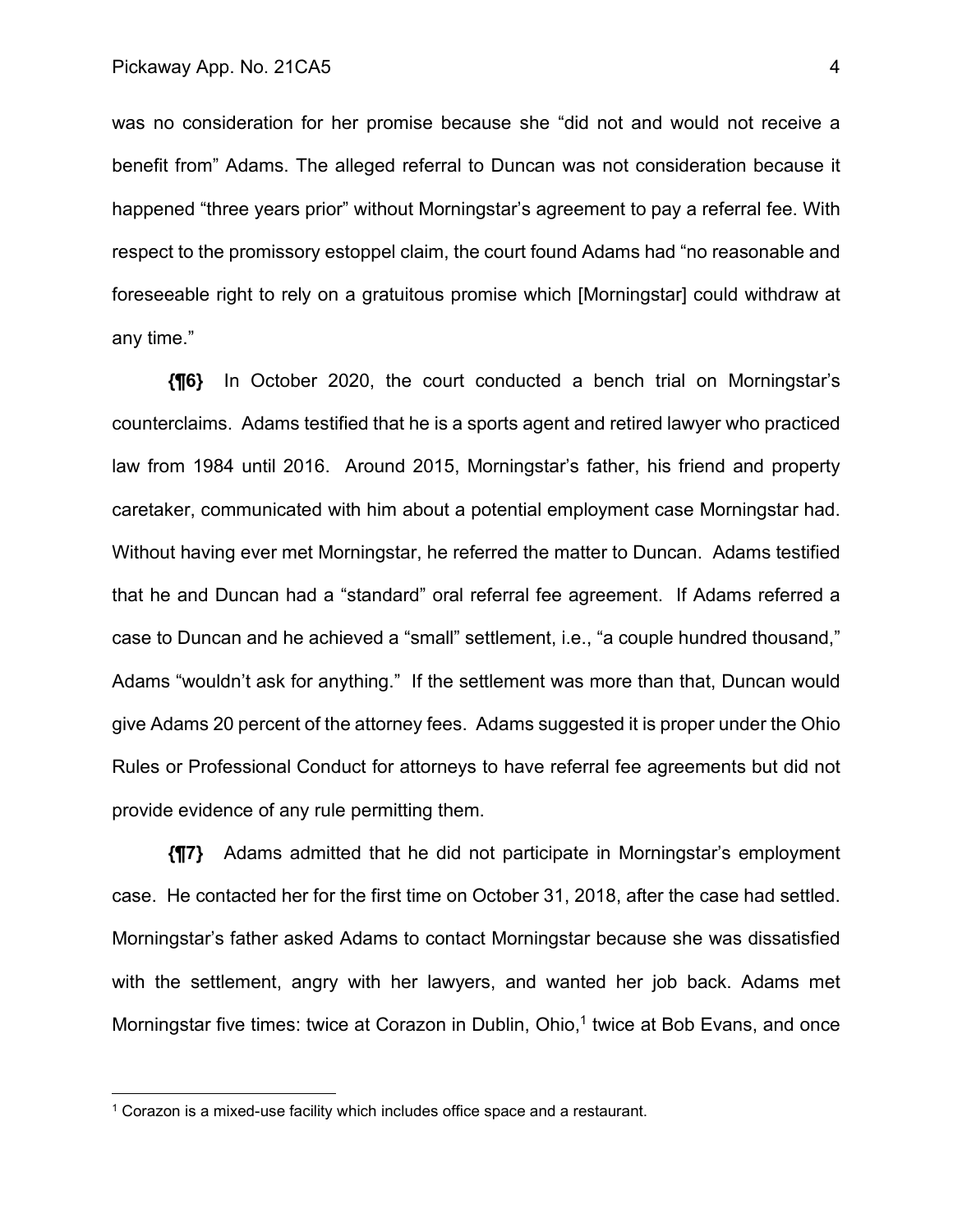at Roosters. During the first Corazon meeting, they met at his office and discussed "many subjects," including getting her job back, and Adams offered to assist her. They did not discuss the referral fee. At the second Corazon meeting, a dinner at which Francis Kovacs-Colon was present, Morningstar's father asked Adams if he was "getting taken care of?" Adams said, "Yeah, don't worry about it, I'm being taken care of." Morningstar said, "Don't worry about it, I am making sure that you get paid." She also said that she was going to pay Adams if her attorneys did not.

**{¶8}** Adams claimed that Morningstar committed to paying him \$100,000, but he admitted that he was not providing anything to Morningstar for her alleged commitment and that he did not provide her with any benefit at any time. Subsequently, Adams testified that a mutual exchange of promise is valid consideration under Ohio law and that the mutual exchange of promise here was that he committed to help Morningstar get her job back and find a new attorney. She was angry at Barwell because he settled her case for only \$900,000 and did not try to get her job back. Adams testified that he consulted with Morningstar "numerous times" about a strategy for getting her job back but acknowledged that he did not do \$100,000 worth of work for her and was unable to place a value on the work he did. However, Morningstar promised to pay him "multiple times," and because he believed her, he advanced funds to accelerate construction on a house at some point. He testified Morningstar was aware of the project as her father was helping with it.

**{¶9}** On December 4, 2018, Adams sent the following email to Duncan and Barwell, which he testified Morningstar encouraged him to send:

Guys I have tried repeatedly to discuss this issue but everyone seems to be too busy.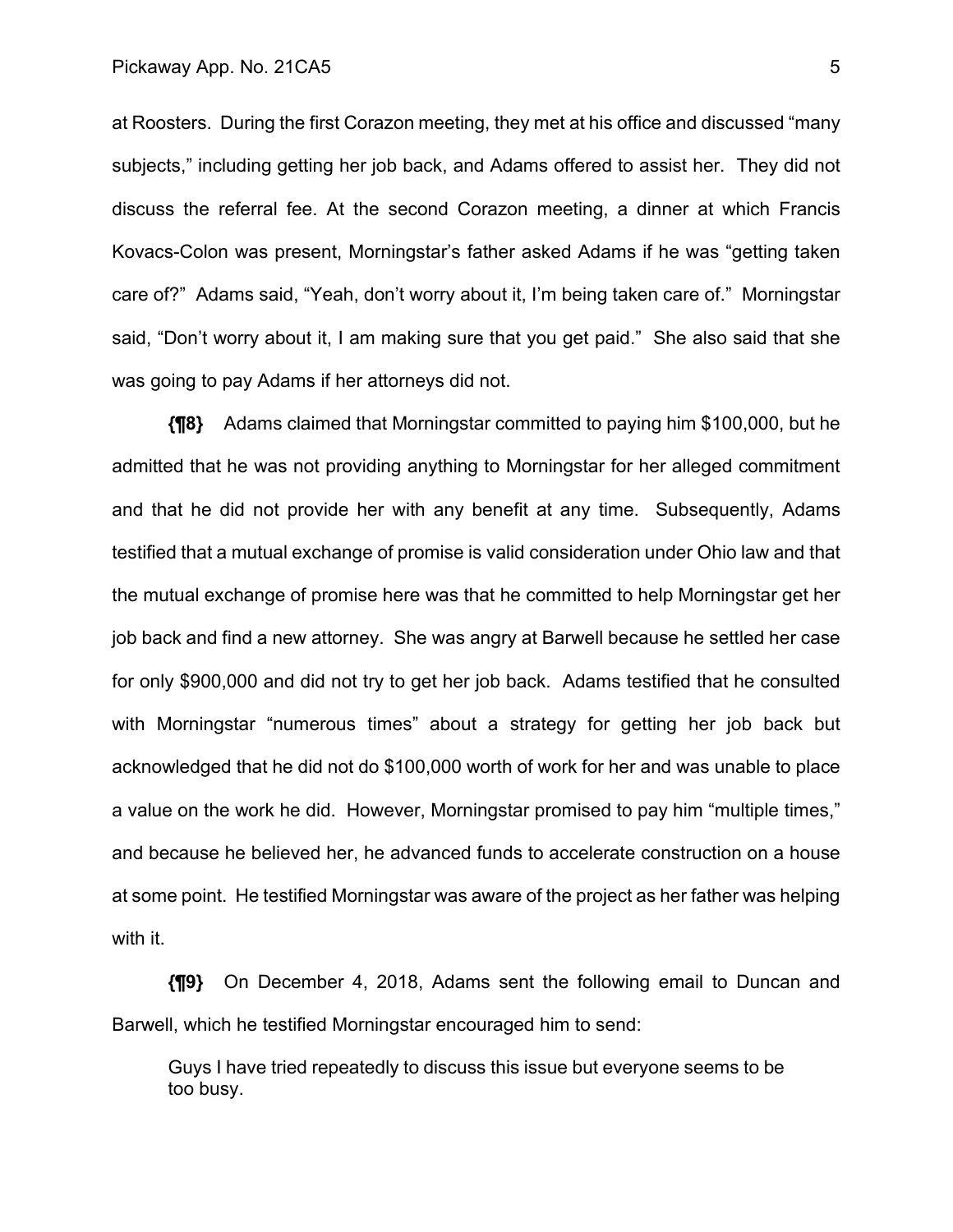Amie and I have repeatedly spoken about making a play to get her job back and the referral fee she has authorized to be paid to me. But I can provide little guidance without the ability to talk to both of you. Amie is looking for her money. I am looking for my fee and I can't assist her not knowing when the check is being disbursed.

Can someone please communicate with me so that I may schedule a meeting with the Circleville Mayor.

As to my fees, Amy will pay me directly if one or both of you are concerned about sharing fees with a retired lawyer. It is not an issue as the referral was made when I was practicing but it is a further non issue if the fees are reduced proportionately so that she may pay me directly.

Please advise as Amie will not authorize the settlement without addressing my referral fee.

The next day, Barwell emailed Adams that even if he was an attorney at the time of the referral, he never participated in the case, and Prof.Cond.R. 1.5(e) prevented Barwell and Duncan from sharing a fee with him. Adams responded minutes later, insisting he had worked on the case.

**{¶10}** On December 17, 2018, Adams texted Morningstar: "I committed that money Aimee [sic] and my leverage was you not executing the agreement until they paid me. Just wish you would have told me so I could have protected myself." Morningstar responded, "Are you shitting me right now?" Adams texted, "Not sure what you mean?" Morningstar then texted, "Look I don't want my job back. Anything else that's an issue doesn't involve me." On April 8, 2019, Adams texted Morningstar about his disappointment that she did not keep her "contractual commitment" to him and how he had "detrimentally relied on" her "promise to pay" him and intended to sue her and Barwell. He offered to accept "1/2 the amount owed or \$50,000" if she testified against Barwell so Adams could collect "the balance" from him. He also stated, "I am still at a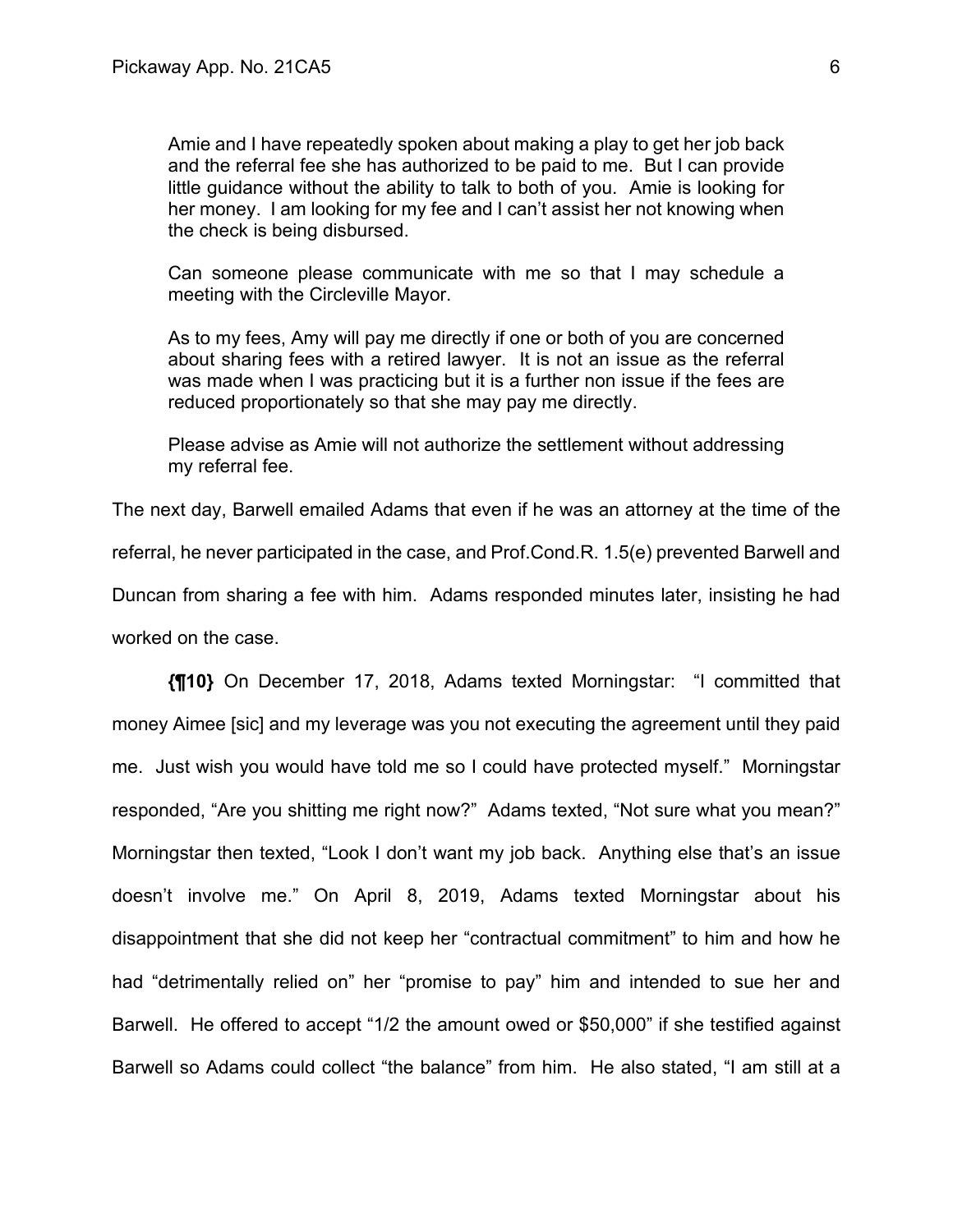total loss as to why you did this when you even offered to pay me directly and I refused when the money should have been taken from the settlement."

**{¶11}** Adams admitted that his only effort to collect the referral fee from Duncan was to send him a November 5, 2018 invoice from Adams Partners Limited for \$10,000. Adams testified that he provided the invoice at Duncan's request, and Duncan gave him "part of his fee that he collected." The invoice states it is regarding "Amie Morningstar; public relations and media representation; consulting services re [sic] book and movie rights." Adams admitted that Adams Partners Limited never represented Morningstar but claimed he had discussed movie rights with her.

**{¶12}** Attorney Gregory Barwell testified that in 2015, Duncan asked him to assist with Morningstar's employment case and introduced him to her. At the time, Barwell did not know Adams or that he had referred the matter to Duncan. In August 2018, the case went to trial, and it settled around October 2018. In early November 2018, Adams contacted Barwell and Duncan about the settlement. Adams wanted a referral fee but Barwell did not believe Adams was entitled to one because Barwell never promised him one, Adams did not assist Barwell with the employment case, and payment of a referral fee would violate the Ohio Rules of Professional Conduct. Barwell testified, "There's no underlying other conduct that attorneys have to follow except what we follow in our rules, and I wasn't willing to neglect my duty regarding those."

**{¶13}** Morningstar gave the following testimony. She was formerly a firefighter for the city of Circleville but is currently unemployed. Duncan, Barwell, and other attorneys from Barwell's firm represented her in an employment case against the city. Morningstar heard about Duncan from her father, and it was Duncan's idea to bring in Barwell too.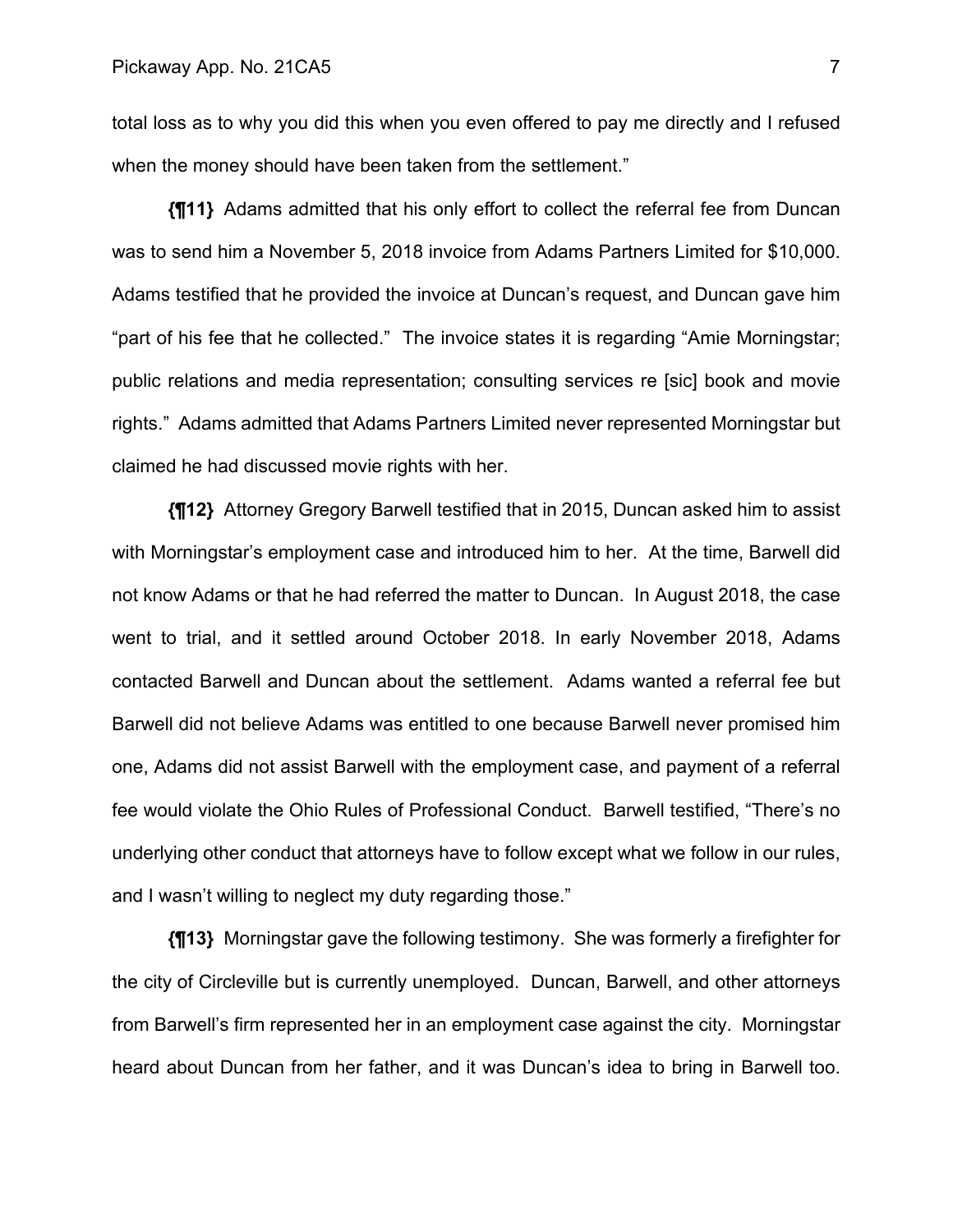She knew someone her father worked for was involved in getting Duncan on her case, but at the time, did not know that person was Adams. Her fee agreements with Duncan and Barwell made no mention of Adams. After her case settled, she had concerns about the amount of the settlement, the tax consequences of it, and regaining employment, and Adams contacted her for the first time.

**{¶14}** Adams and Morningstar met four times between early November 2018 and early December 2018. First, they met at his office at Corazon. Adams told her about his relationship with her father, that her father said she was worried about taxes, and that Adams could help her. He never mentioned being owed money. Second, Morningstar had dinner at Corazon with Adams and her father. Adams "casually" mentioned that the lawyers in her case owed him money but did not say how much. She was "completely embarrassed." Morningstar "had no idea what he was talking about" or that he had been involved in her case. She was "very apologetic" and told him that if her lawyers owed him money, she wanted him to get it and "would see that he was paid." She did not promise to personally pay him then or ever. No other business was discussed at the dinner. Third, Morningstar had dinner with Adams at Roosters; they did not discuss business matters. Fourth, on December 4, 2018, Morningstar met Adams for brunch at Bob Evans.

**{¶15}** Prior to the brunch, Adams told Morningstar that her attorneys said they could not pay him the referral fee because he was not a lawyer anymore, so she suggested her lawyers give the money to her and she give it to him. During the brunch, Adams talked about the referral fee and requested and received her permission to contact her lawyers. She did not know what Adams planned to say to them but did receive a copy of the email he sent Barwell and Duncan that day. It upset her because she and Adams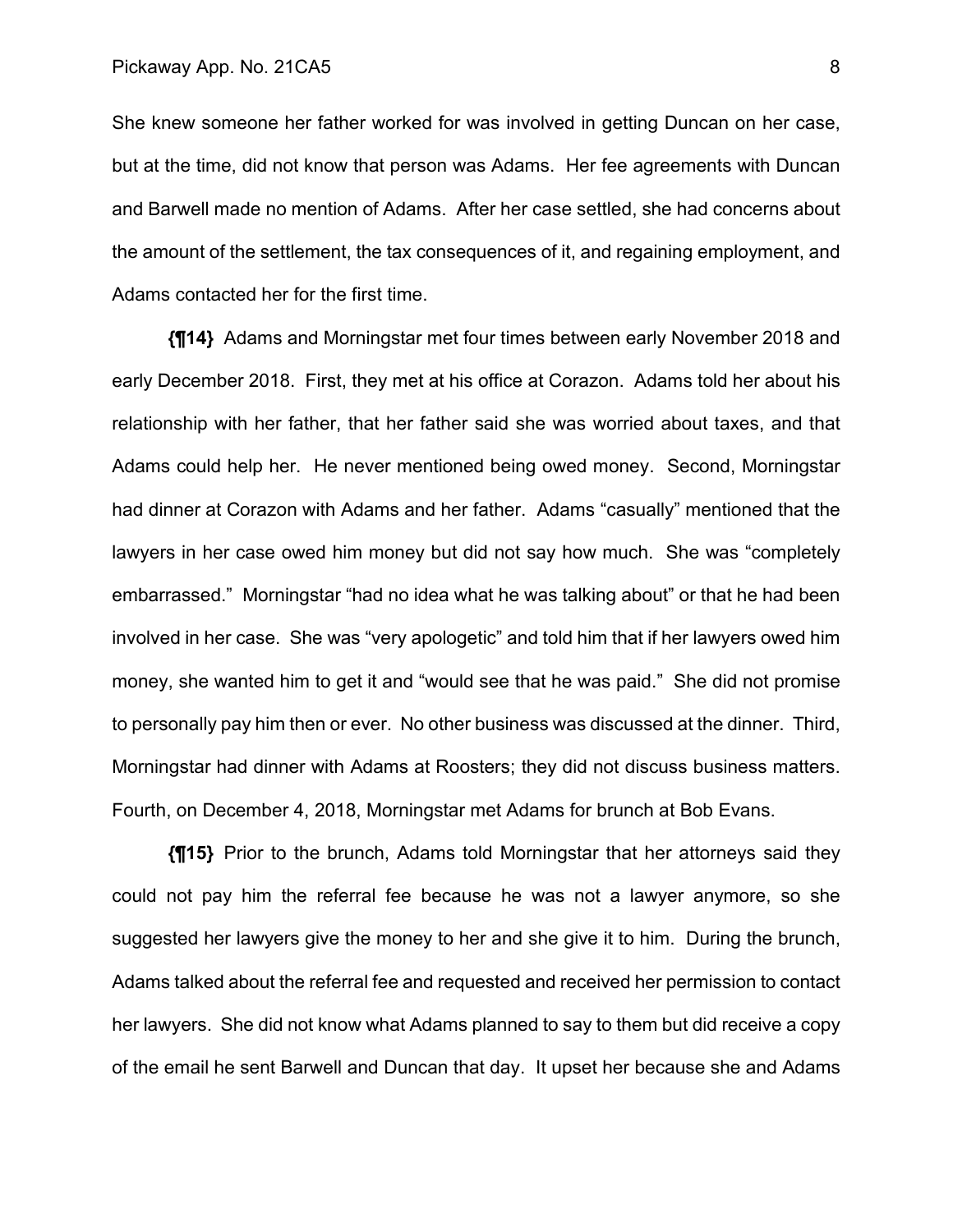"never had any kind of agreement." She had talked to him about wanting her job back, and during the brunch, Adams indicated he could help, but she never asked him to do that for her. Morningstar acknowledged that during the brunch, she did not disclose to Adams that she had already authorized the itemization for the distribution of settlement funds, which did not mention him. It became clear to her that Adams was not entitled to anything. His explanation about why he was owed money "changed multiple times," he did not have a written contract, he did not personally refer her to Duncan, and she did not understand why a referral "would be worth a chunk of money."

**{¶16}** The court dismissed Morningstar's counterclaims. Adams then filed a notice of appeal indicating that he was appealing the summary judgment decision. We dismissed the appeal because Adams failed to perfect it after receiving notice of and an opportunity to correct the deficiencies.

**{¶17}** Morningstar moved the trial court for sanctions against Adams and his attorney under R.C. 2323.51 for frivolous conduct. At the R.C. 2323.51 hearing, the court indicated it would consider evidence presented during the October 2020 bench trial. In addition, attorney Francis Kovacs-Colon testified that he is friends with Adams. Adams introduced him to Morningstar and her father at Corazon. They were celebrating a favorable outcome on a claim Morningstar had made against a fire department. Morningstar mentioned that she "would be sure that [Adams] would be paid compensation for his services and involvement." Kovacs-Colon believed the amount "was a hundred thousand dollars." Adams said he thought "the attorneys will probably take care of that," and Morningstar said she would make sure he was "taken care of and paid." Kovacs-Colon did not recall Adams making any promises to Morningstar. Kovacs-Colon testified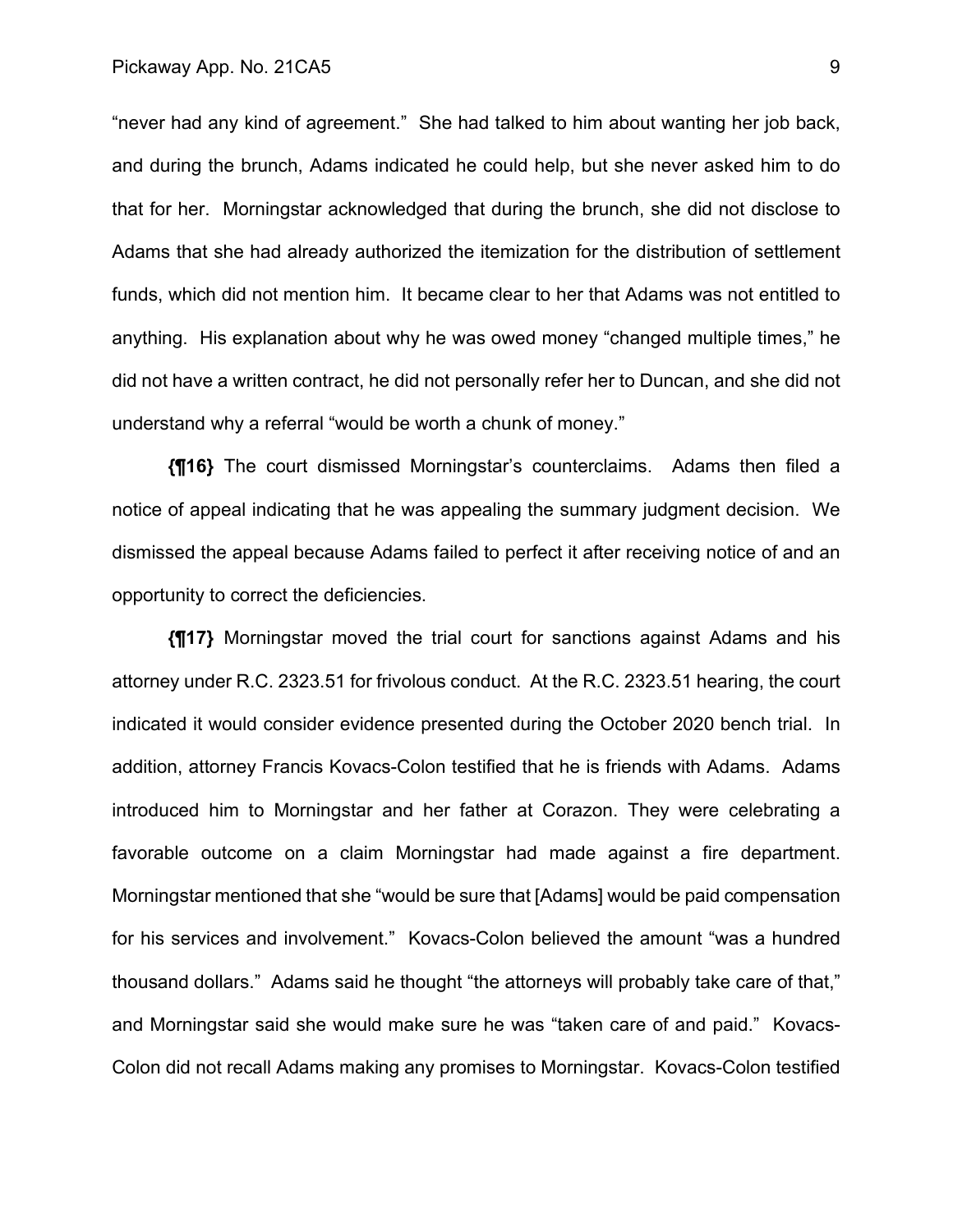that Morningstar and Adams spoke as if they had an existing contract, not as if they were making one. However, he did not know what work Adams had done on her case.

**{¶18}** The trial court issued a detailed decision on the parties' requests for frivolous conduct sanctions. The court observed that the April 8, 2019 text message<sup>2</sup> in which Adams threatened to sue Morningstar did not mention that she owed him for professional services. The court further observed that Adams did not claim that he agreed to help Morningstar get her job back in his pleadings, discovery responses, or memorandum contra to the motion for summary judgment. In addition, the court noted that it was difficult to believe Circleville would rehire Morningstar. The court found that when Adams filed his complaint and amended complaint, he knew or should have reasonably known:

- That he met Defendant for the first time after the verdict in her employment case.
- That prior to or during her litigation, Defendant had not agreed to pay a referral fee to him.
- That Attorney Duncan agreed to pay a referral fee to him, but Plaintiff did not so advise Defendant.
- That Attorney Barwell had not agreed to pay a referral fee to Plaintiff.
- That Defendant's alleged belief that she was obligated to pay a referral fee to Plaintiff if Attorney Barwell did not was legally inaccurate.
- That he did not work on Defendant's employment case and was not entitled to a referral fee pursuant to Ohio Rule of Professional Responsibility 1.5.
- That even had he been entitled to a referral fee, it would be paid from the attorney's share of the litigation award and not Defendant's.
- That he had to provide some benefit to Defendant before an oral contract existed.

<sup>2</sup> The court incorrectly referred to this text message as an email.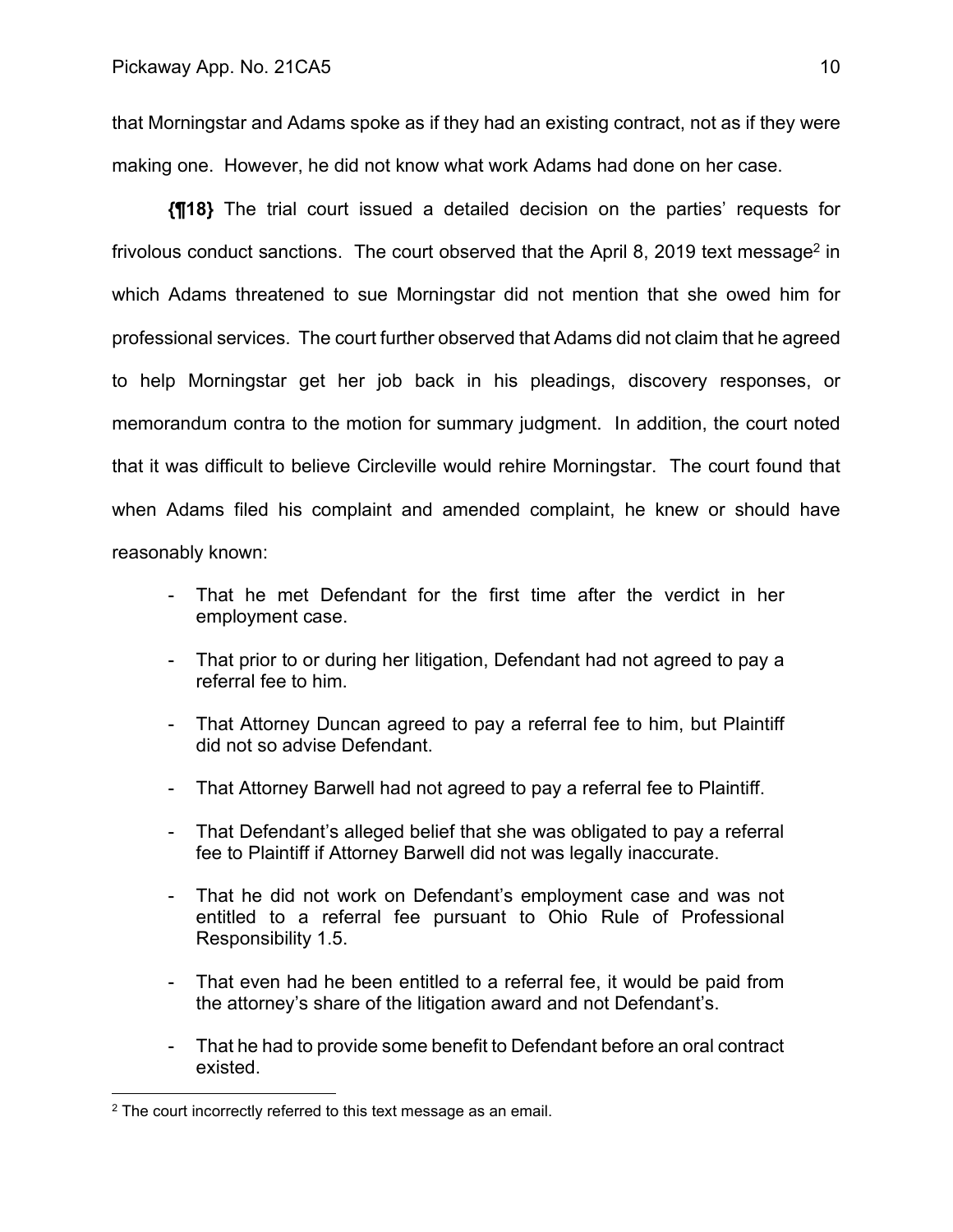- That Defendant could withdraw her gratuitous promise to pay any time prior to Plaintiff bestowing a benefit on her.
- That Plaintiff's demand for \$100,000 was far in excess of any benefit which he provided to Defendant.

**{¶19}** The court concluded that Adams's amended complaint and actions in

prosecuting it were frivolous conduct under R.C. 2323.51(A)(2)(a)(ii)-(iv) and stated:

The amended complaint is not warranted by existing contract and promissory estoppel law as explained in the April 24, 2020, entry. The amended complaint cannot be supported by a good faith argument for an extension, modification or reversal of existing law and cannot be supported by a good faith argument for the establishment of a new law. The amended complaint has no evidentiary support and is not warranted by the evidence.

The court found Morningstar was adversely affected by the frivolous conduct because she spent time and money defending against Adams's claims. The court awarded her judgment against Adams for \$28,195 in attorney fees plus interest and court costs but dismissed her request for sanctions against his attorney and Adams's request for sanctions against her.

# II. ASSIGNMENT OF ERROR

**{¶20}** Adams presents one assignment of error: "The trial court erred by entering judgment for Appellee Morningstar and against Appellant Adams on Morningstar's counterclaim for frivolous conduct under R.C. § 2323.51."3

# III. LAW AND ANALYSIS

**{¶21}** In his sole assignment of error, Adams contends that the trial court erred when it entered judgment in favor of Morningstar under R.C. 2323.51.

<sup>&</sup>lt;sup>3</sup> The trial court entered the judgment on a motion for frivolous conduct, not a counterclaim.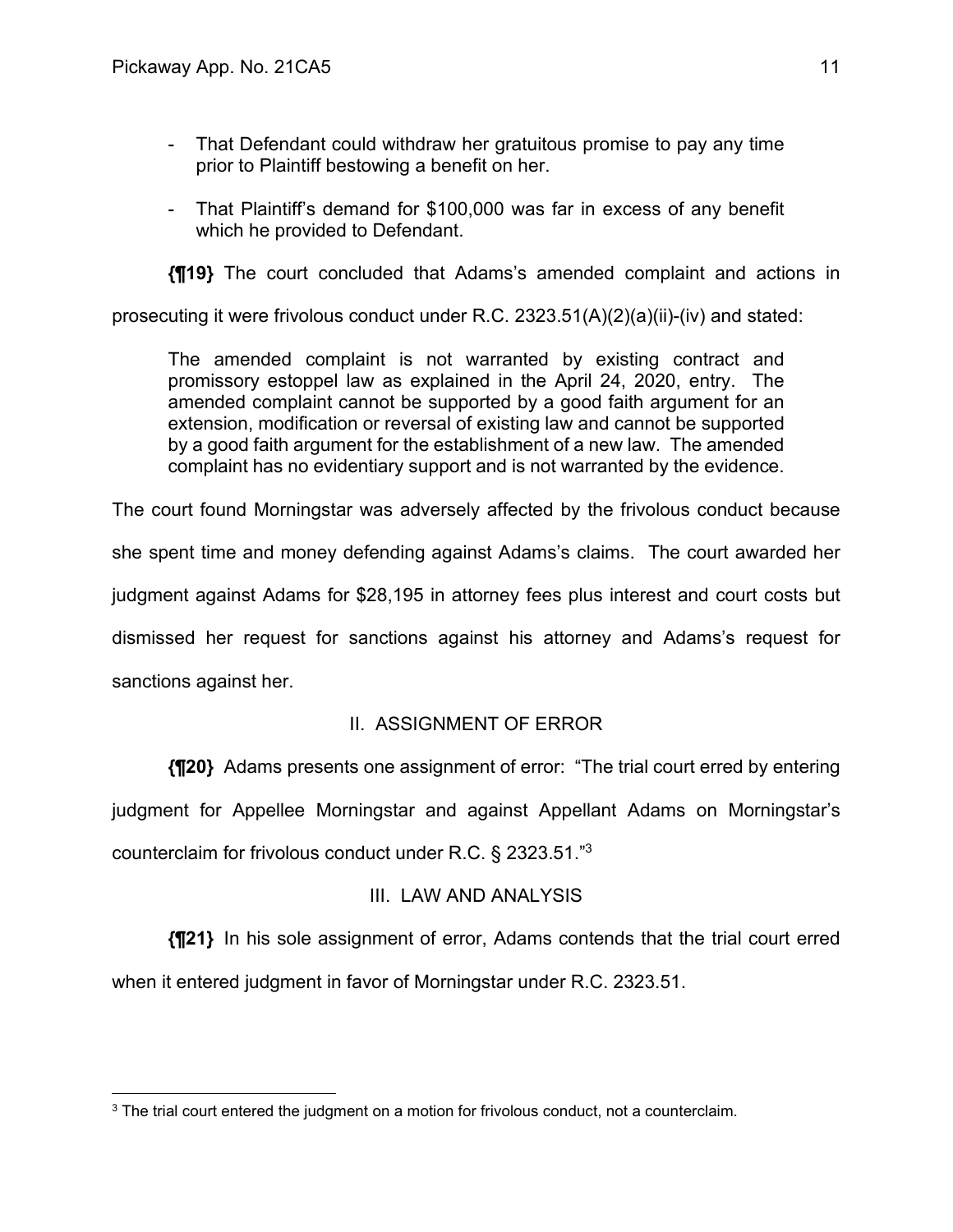**{¶22}** R.C. 2323.51(B)(1) provides that with exceptions not relevant here, "any party adversely affected by frivolous conduct" in a civil action "may file a motion for an award of court costs, reasonable attorney's fees, and other reasonable expenses incurred in connection with the civil action." "The court may assess and make an award to any party to the civil action \* \* \* who was adversely affected by frivolous conduct \* \* \*." R.C. 2323.51(B)(1)."Conduct" includes "[t]he filing of a civil action, the assertion of a claim, defense, or other position in connection with a civil action, the filing of a pleading, motion, or other paper in a civil action, including, but not limited to, a motion or paper filed for discovery purposes, or the taking of any other action in connection with a civil action[.]" R.C. 2323.51(A)(1)(a). "Frivolous conduct" includes conduct of a party which satisfies any of the following:

(i) It obviously serves merely to harass or maliciously injure another party to the civil action or appeal or is for another improper purpose, including, but not limited to, causing unnecessary delay or a needless increase in the cost of litigation.

(ii) It is not warranted under existing law, cannot be supported by a good faith argument for an extension, modification, or reversal of existing law, or cannot be supported by a good faith argument for the establishment of new law.

(iii) The conduct consists of allegations or other factual contentions that have no evidentiary support or, if specifically so identified, are not likely to have evidentiary support after a reasonable opportunity for further investigation or discovery.

(iv) The conduct consists of denials or factual contentions that are not warranted by the evidence or, if specifically so identified, are not reasonably based on a lack of information or belief.

### R.C. 2323.51(A)(2)(a).

**{¶23}** In this case, the trial court found R.C. 2323.51(A)(2)(a)(ii)-(iv) applicable.

Whether conduct is not warranted under existing law, cannot be supported by a good faith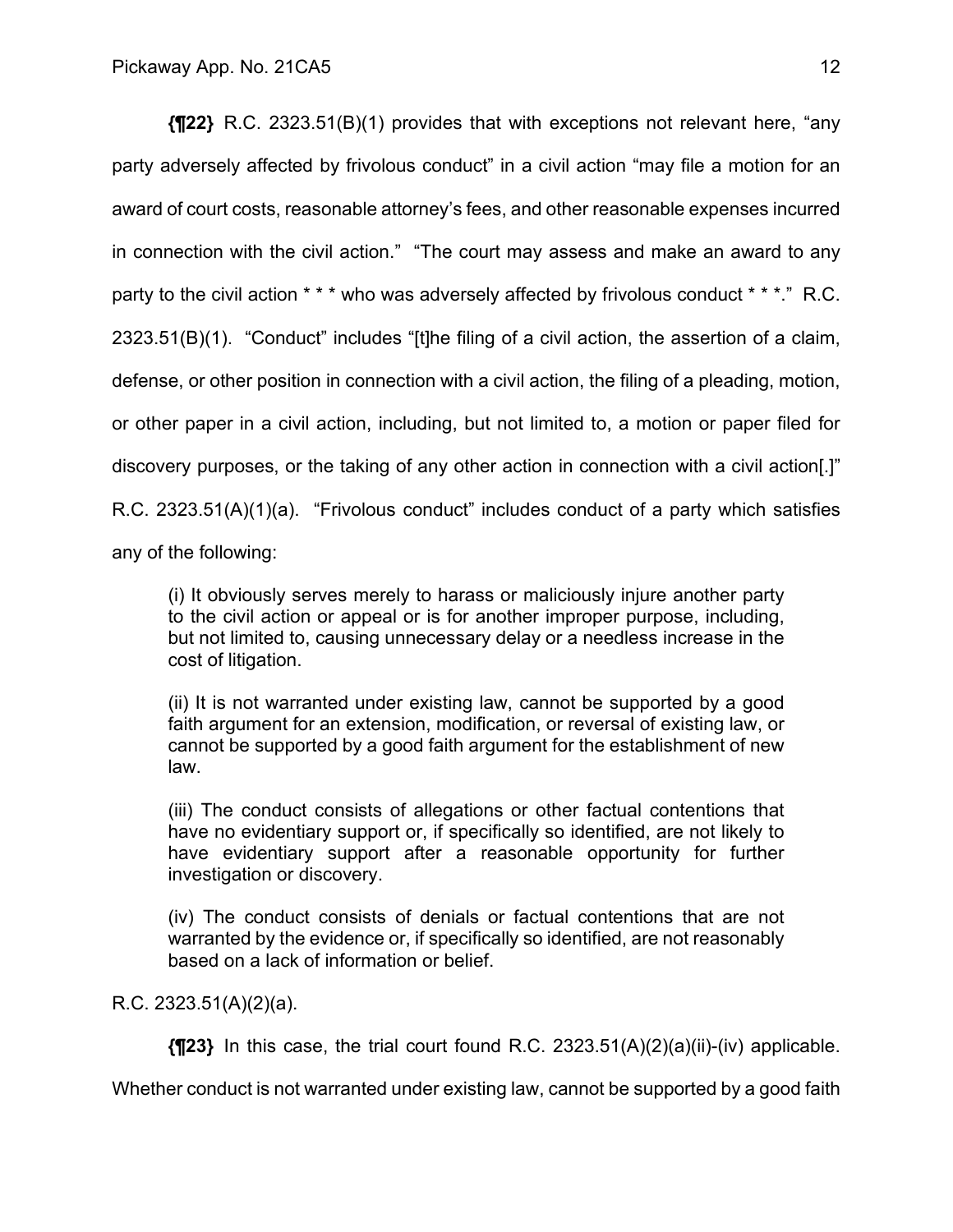argument for an extension, modification, or reversal of existing law, or cannot be supported by a good faith argument for the establishment of new law presents a legal question we review de novo. *See Isaac v. Malott*, 4th Dist. Pickaway Nos. 18CA9 & 18CA10, 2019-Ohio-3210, ¶ 64 ("When the question regarding what constitutes frivolous conduct calls for a legal determination, such as whether a claim is warranted under existing law, an appellate court is to review the frivolous conduct determination de novo, without reference to the trial court's decision"). Whether allegations or other factual contentions have no evidentiary support and whether denials or factual contentions are not warranted by the evidence are questions related to the sufficiency, rather than the weight, of the evidence in support of a position and are also legal questions we review de novo. *See generally Emerson v. Erie Cty. Bd. of Revision*, 149 Ohio St.3d 148, 2017- Ohio-865, 73 N.E.3d 496, ¶ 13 ("We consider questions involving legal sufficiency—for example, whether a certain type of evidence tends to prove an ultimate fact—de novo").

**{¶24}** If a trial court finds there was frivolous conduct under R.C. 2323.51, the court has discretion to grant or deny sanctions for it. *See State ex rel. Striker v. Cline*, 130 Ohio St.3d 214, 2011-Ohio-5350, 957 N.E.2d 19, ¶ 10 ("The General Assembly vests the decision whether to award sanctions, including an award of reasonable attorney fees, in the court"). " 'We will not reverse a lower court's decision on whether to award sanctions under R.C. 2323.51 absent an abuse of discretion.' " *State ex rel. Davis v. Metzger*, 145 Ohio St.3d 405, 2016-Ohio-1026, 49 N.E.3d 1293, ¶ 10, quoting *Striker* at ¶ 11. "To prove abuse of discretion, the appealing party must show that the lower court's decision to grant attorney fees was unreasonable, arbitrary, or unconscionable." *Id*.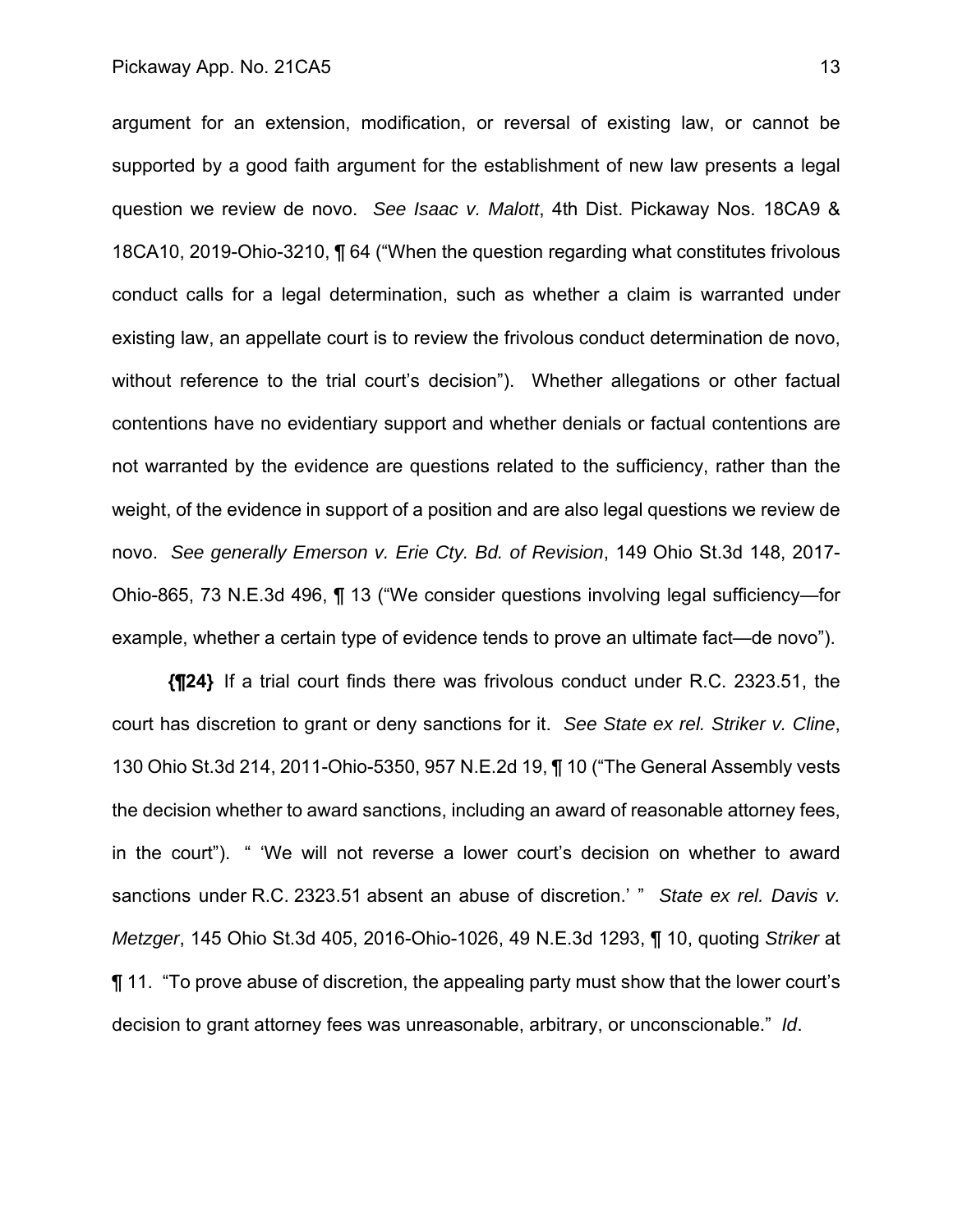#### A. Breach of Contract Claim

**{¶25}** "To prevail on a breach of contract claim, the claimant must demonstrate each of the following: (1) the existence of a contract; (2) performance by the claimant; (3) breach by the opposing party; and (4) damage or loss to the claimant that resulted from the opposing party's breach." *Portsmouth Ins. Agency v. Med. Mut. of Ohio*, 4th Dist. Scioto No. 10CA3405, 2012-Ohio-2046, ¶ 81. " "A contract is generally defined as a promise, or a set of promises, actionable upon breach. Essential elements of a contract include an offer, acceptance, contractual capacity, consideration (the bargained for legal benefit and/or detriment), a manifestation of mutual assent and legality of object and of consideration." ' " *Williams v. Ormsby*, 131 Ohio St.3d 427, 2012-Ohio-690, 966 N.E.2d 255, ¶ 14, quoting *Kostelnik v. Helper*, 96 Ohio St.3d 1, 2002-Ohio-2985, 770 N.E.2d 58, ¶ 16, quoting *Perlmuter Printing Co. v. Strome, Inc.*, 436 F.Supp. 409, 414 (N.D.Ohio 1976).

**{¶26}** " '[M]utual assent is normally manifested by offer and acceptance. An offer is the manifestation of willingness to enter into a bargain, so made as to justify another person in understanding that his [or her] assent to that bargain is invited and will conclude it.' " *Hurst v. Hurst*, 4th Dist. Ross No. 07CA2980, 2008-Ohio-3462, ¶ 14, quoting *McSweeney v. Jackson*, 117 Ohio App.3d 623, 631-632, 691 N.E.2d 303 (4th Dist.1996). "This manifestation of assent may be made wholly or partly by written or spoken words or by other acts or by the failure to act." *Id.* "Consideration may consist of either a detriment to the promisee or a benefit to the promisor." *Williams* at ¶ 16. "A benefit may consist of some right, interest, or profit accruing to the promisor, while a detriment may consist of some forbearance, loss, or responsibility given, suffered, or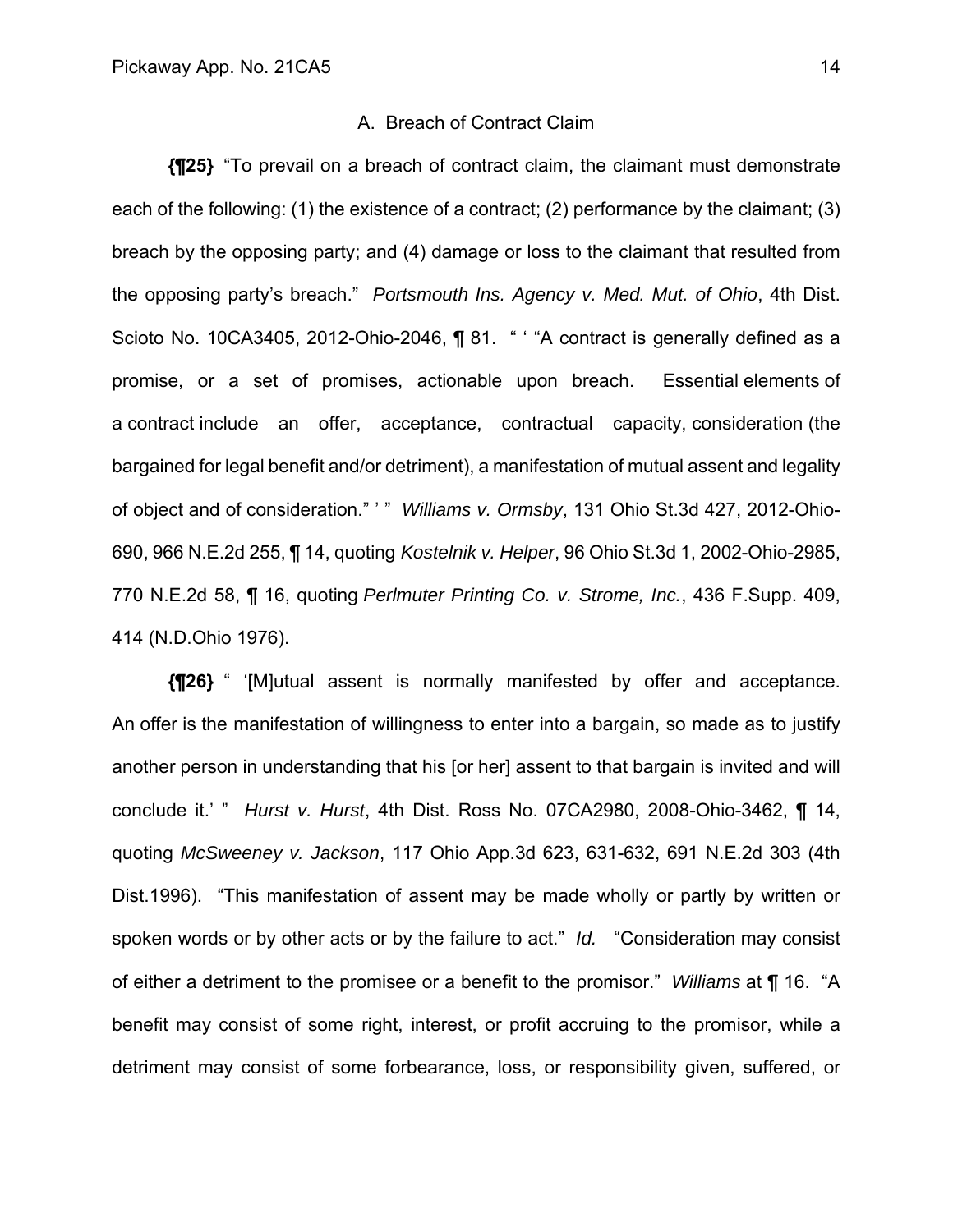undertaken by the promisee." *Id.* " 'To constitute consideration, the benefit or detriment must be "bargained for." Something is bargained for if it is sought by the promisor in exchange for his [or her] promise and is given by the promisee in exchange for that promise.' " (Citation omitted sic.) *Bono v. McCutcheon*, 159 Ohio App.3d 571, 2005- Ohio-299, 824 N.E.2d 1013, ¶ 9 (2d Dist.), quoting *Carlisle v. T & R Excavating, Inc.*, 123 Ohio App.3d 277, 283, 704 N.E.2d 39 (9th Dist.1997). Although "courts may not inquire into the adequacy of consideration," "whether there is consideration at all is a proper question for a court." *Williams* at ¶ 17.

**{¶27}** Adams contends that he had an evidentiary basis for his breach of contract claim and that it was reasonable to bring it. He maintains there is evidence that Morningstar offered to pay him, that he offered to help her get her job back and find a new attorney, and that she "did not decline that help," which indicates there was an offer, acceptance, and a manifestation of mutual assent. He claims there is evidence Morningstar's promise was supported by consideration—his promise to help her get her job back and find a new attorney. Adams asserts that the trial court erred in discounting evidence of his promise because his pleadings did not mention it and the court did not believe Circleville was likely to rehire Morningstar or that the services he offered were worth \$100,000. Adams observes that Ohio is a notice pleading state and that courts cannot inquire into the adequacy of consideration. Adams also claims the court incorrectly found that he knew or should have reasonably known that he had to provide Morningstar a benefit for there to be an oral contract and that she could withdraw her gratuitous promise to pay any time before he bestowed a benefit on her. He maintains that he only had to promise Morningstar a benefit for an oral contract to exist and that she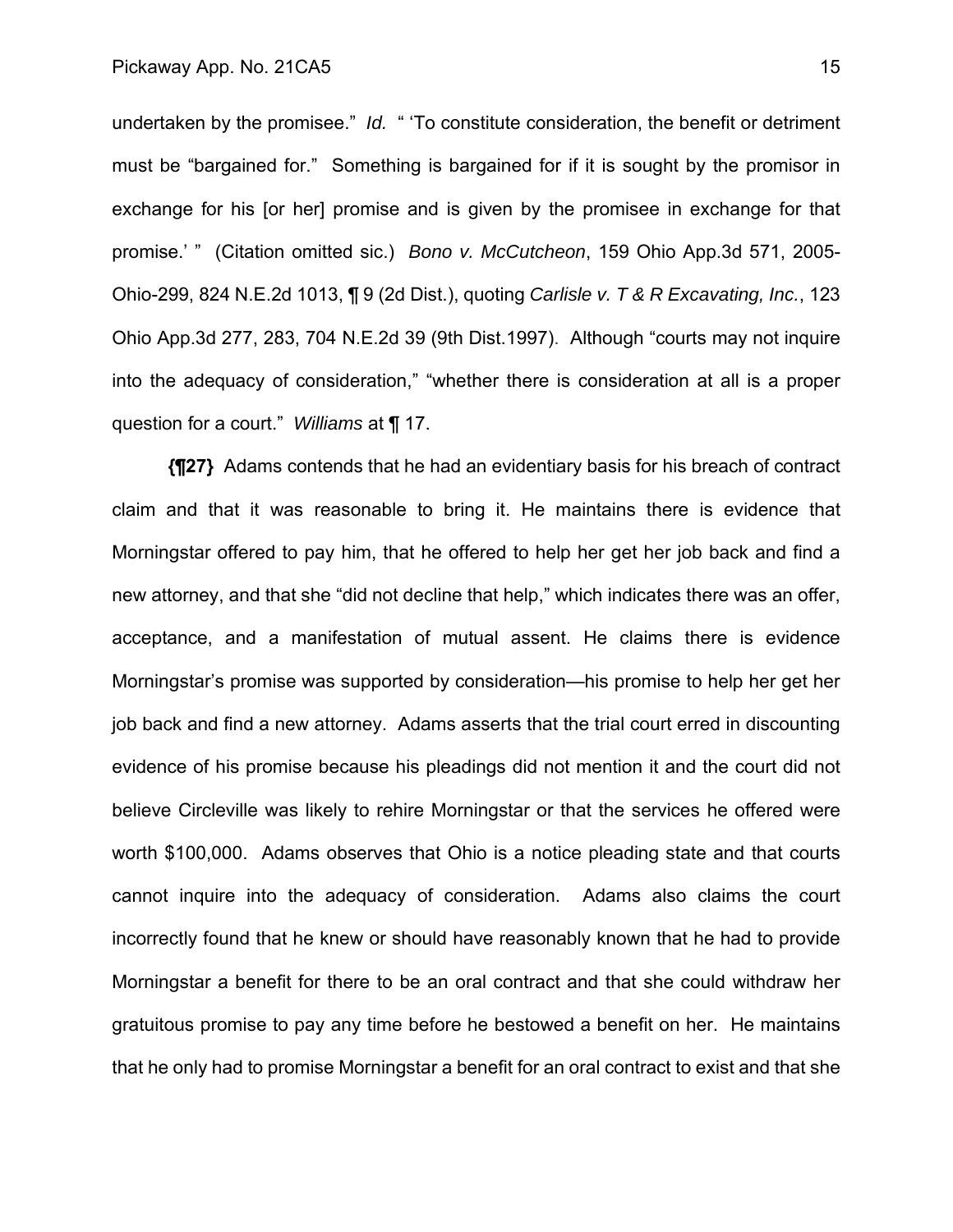could not withdraw her promise "just because she had not yet realized a promised future benefit."

**{¶28}** The trial court correctly found that Adams engaged in frivolous conduct with respect to his breach of contract claim. The amended complaint alleged that Morningstar breached a contract in which she guaranteed payment of a referral fee. Although the amended complaint alleged there was consideration for this alleged promise, it did not articulate what that consideration was, and Adams made no mention of it in his discovery responses. In responding to Morningstar's motion for summary judgment, which argued lack of consideration, Adams did not argue about or present any evidence of consideration. It was only after dismissal of the breach of contract claim that he argued consideration existed because he promised to help Morningstar get her job back and find a new attorney.

**{¶29}** Even if the trial court somehow erred in its analysis of this belated argument, such error is harmless because the argument lacks evidentiary support. *See generally State v. Sebastian*, 4th Dist. Highland No. 08CA19, 2009-Ohio-3117, ¶ 25, quoting *Reynolds v. Budzik*, 134 Ohio App.3d 844, 846, 732 N.E.2d 485, fn. 3 (6th Dist.1999) (" 'when a trial court has stated an erroneous basis for its judgment, an appellate court must affirm the judgment if it is legally correct on other grounds, that is, it achieves the right result for the wrong reason, because such an error is not prejudicial' "). Adams testified that he offered to help Morningstar get her job back during their first meeting at Corazon. He did not testify that this offer was dependent on Morningstar guaranteeing payment of the referral fee. Adams and Morningstar agreed they did not even discuss the referral fee at that meeting.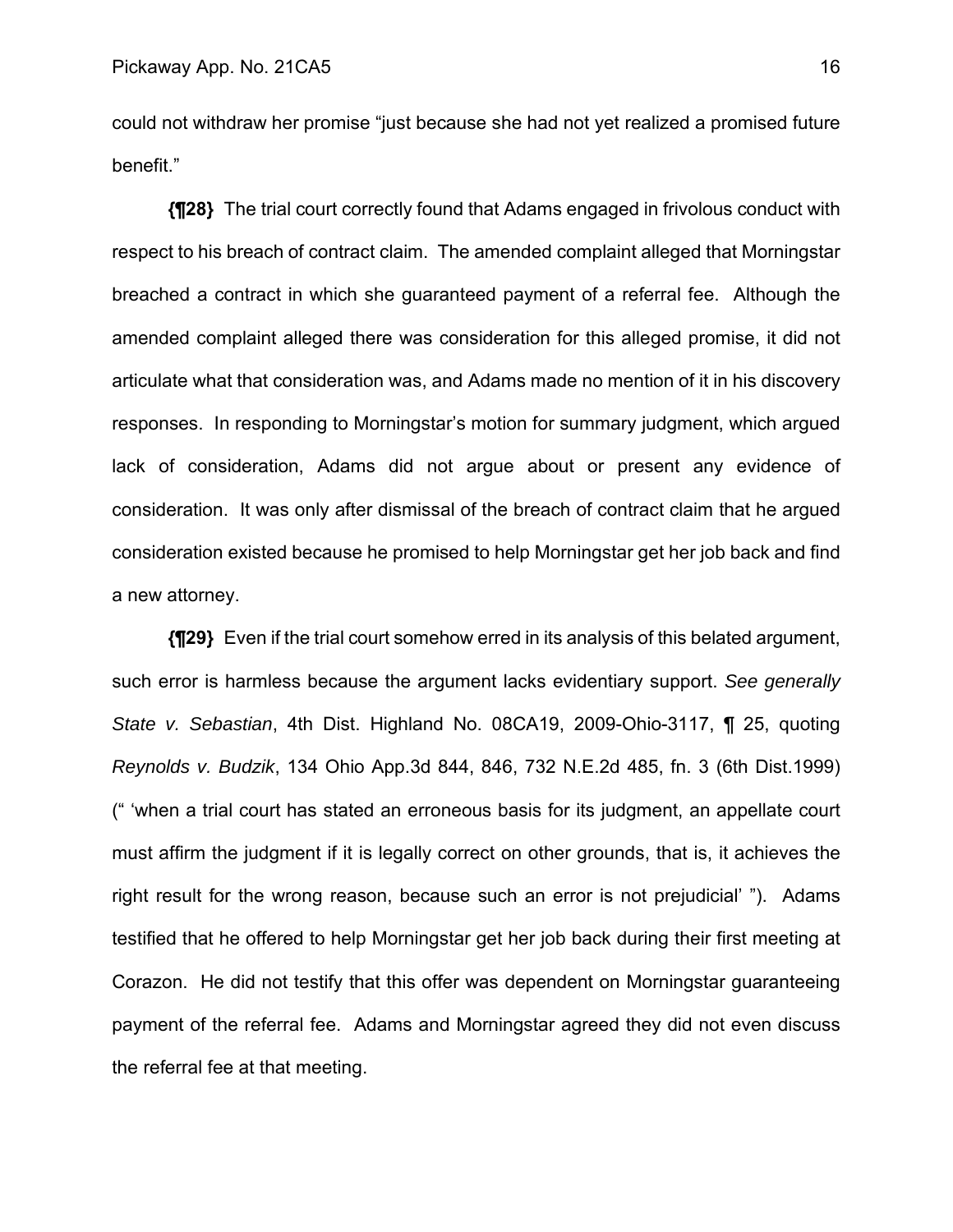**{¶30}** They did discuss the referral fee during the Corazon dinner meeting. Adams, Morningstar, and Kovacs-Colon had different recollections about statements Morningstar made then. But none of them recounted any discussion about Adams promising to help Morningstar get her job back or find a new attorney in exchange for her guaranteeing payment of the referral fee. Adams testified that Morningstar made her promise in response to an inquiry by her father about whether Adams was "getting taken care of." Adams admitted that he was not providing Morningstar with anything for her commitment to him. His subsequent attempt to backtrack on this admission by offering conclusory testimony about his alleged promise to help Morningstar being part of a mutual exchange of promise is not evidence of consideration. There is no evidence that Morningstar sought Adams's alleged promise in exchange for her own or that he made his alleged promise in exchange for hers. Therefore, there is no evidence that his alleged promise was consideration for Morningstar's alleged promise.

**{¶31}** The trial court correctly found that Adams engaged in frivolous conduct under R.C. 2323.51(A)(2)(a)(iii) with respect to his breach of contract claim. He alleged that claim when there was no evidentiary support for an essential element of it—the existence of a contract. As a result, it is immaterial whether the alternative grounds on which the trial court found Adams engaged in frivolous conduct with respect to that claim are applicable.

#### B. Promissory Estoppel

**{¶32}** "Promissory estoppel is a quasicontractual or equitable doctrine." *Simon v. Aulino*, 2020-Ohio-6962, 165 N.E.3d 706, ¶ 62 (4th Dist.). Under the doctrine, " '[a] promise which the promisor should reasonably expect to induce action or forbearance on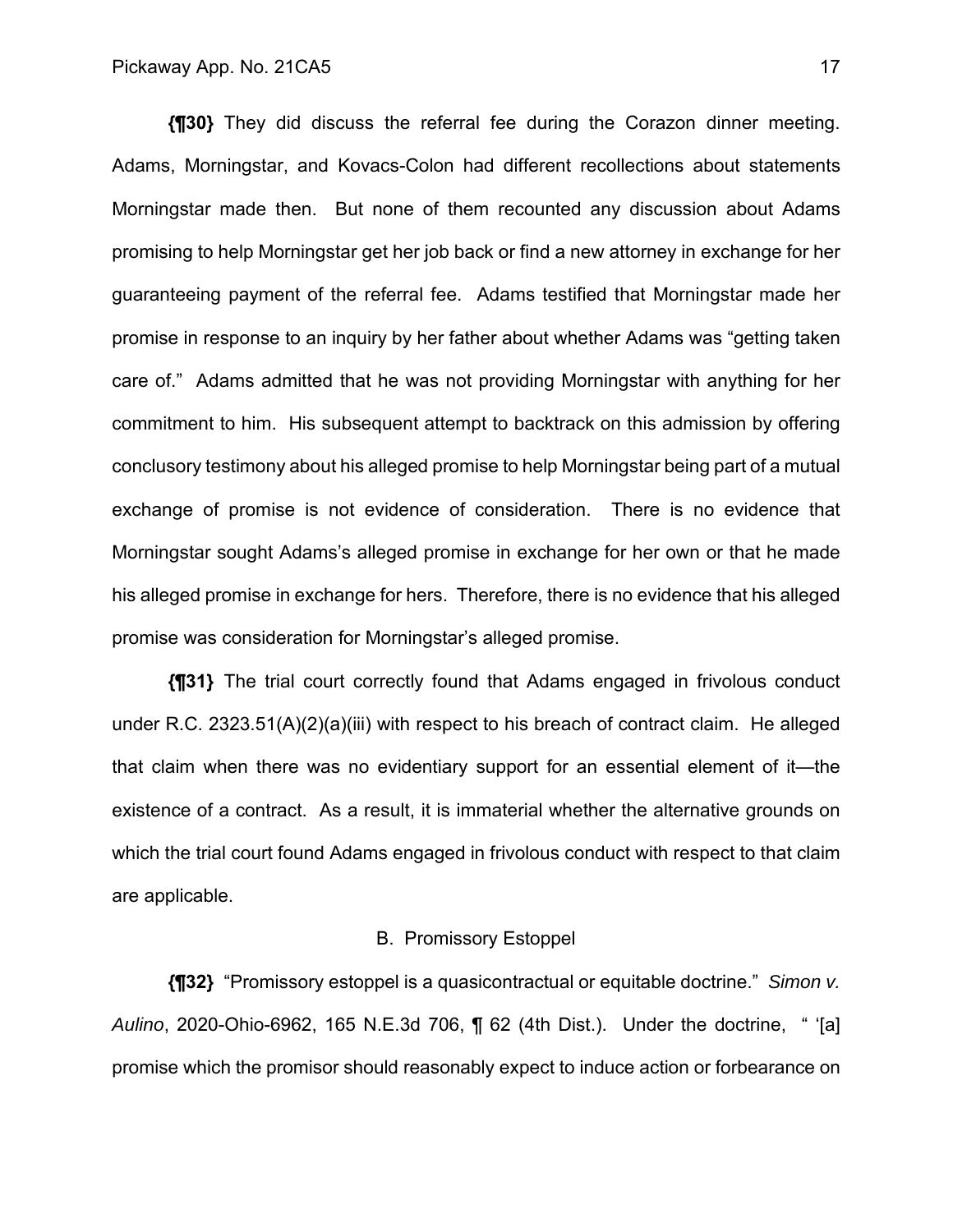the part of the promisee or a third person and which does induce such action or forbearance is binding if injustice can be avoided only by enforcement of the promise.' " *McCroskey v. State*, 8 Ohio St.3d 29, 30, 456 N.E.2d 1204 (1983), quoting Restatement of the Law 2d, Contracts, Section 90 (1973). "In order to prevail on a claim of promissory estoppel, plaintiff must show a clear and unambiguous promise and reliance by the party to whom the promise is made. The reliance must be reasonable and foreseeable, and the party relying on the promise must have been injured by the reliance." *Simon* at ¶ 62. The plaintiff " ' "must have relied on conduct of an adversary in such a manner as to change [the plaintiff's] position for the worse and that reliance must have been reasonable in that the party claiming estoppel did not know and could not have known that its adversary's conduct was misleading." ' " *Olympic Holding Co. v. ACE Ltd.*, 122 Ohio St.3d 89, 2009-Ohio-2057, 909 N.E.2d 93, ¶ 39, quoting *Shampton v. Springboro,* 98 Ohio St.3d 457, 2003-Ohio-1913, 786 N.E.2d 883, ¶ 34, quoting *Ohio State Bd. of Pharmacy v. Frantz*, 51 Ohio St.3d 143, 145, 555 N.E.2d 630 (1990).

**{¶33}** Adams contends that he had an evidentiary basis for his promissory estoppel claim and that it was reasonable to bring it. Adams asserts that the court erred when it found the promissory estoppel claim frivolous on the ground that he had no reasonable and foreseeable right to rely on a gratuitous promise Morningstar could withdraw at any time. Adams claims there was consideration for her alleged promise, but we rejected that contention in the previous section. Alternatively, Adams asserts that gratuitous promises can be enforced under promissory estoppel.

**{¶34}** We agree with Adams that the trial court erred when it indicated that reliance on a gratuitous promise is inherently unreasonable and unforeseeable. " ' "The doctrine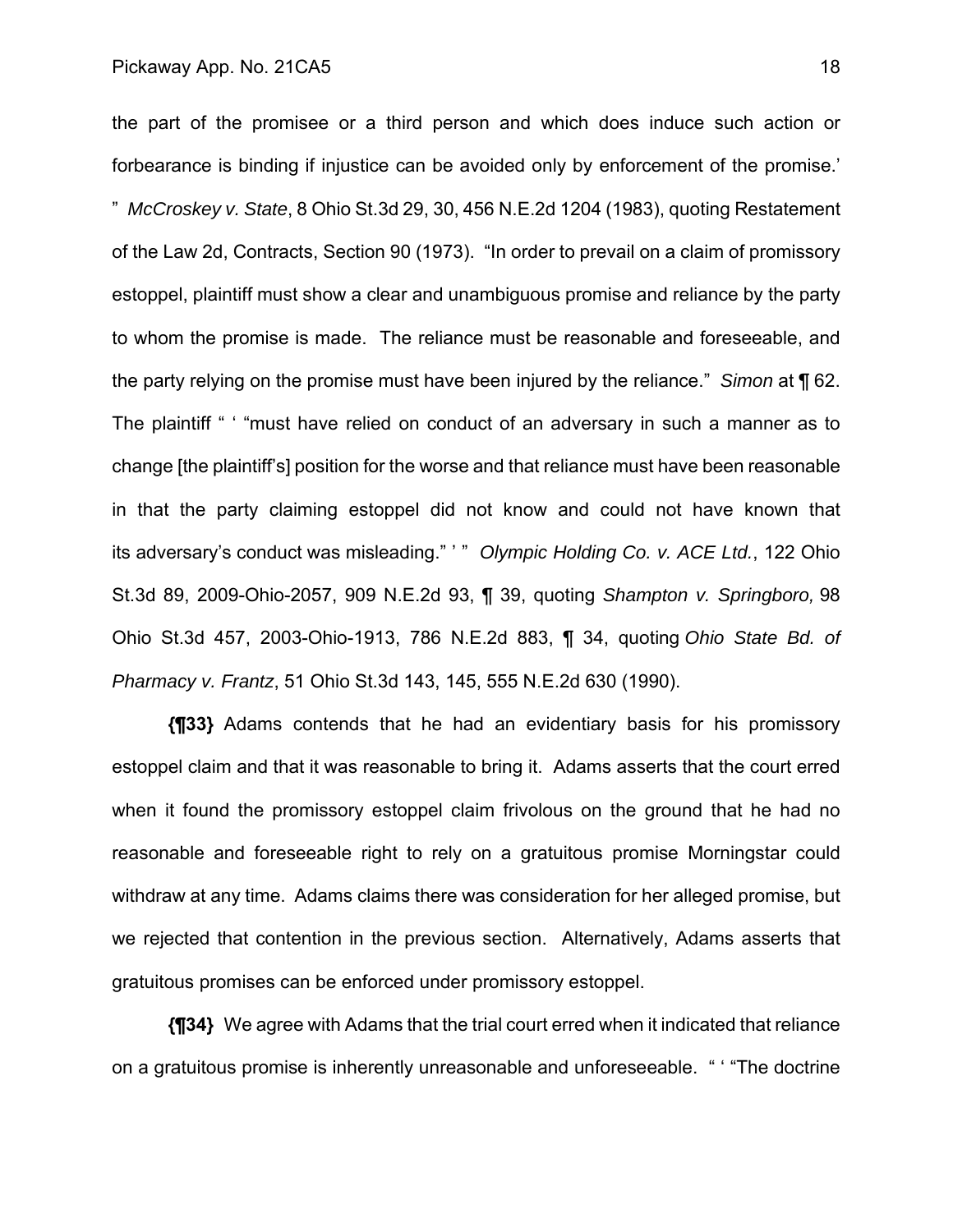of promissory estoppel \* \* \* arose to provide a remedy through *the enforcement of a gratuitous promise*." ' " (Emphasis added.) *Hortman v. Miamisburg*, 110 Ohio St.3d 194, 2006-Ohio-4251, 852 N.E.2d 716, ¶ 24, quoting *Black's Law Dictionary* 591 (8th Ed.2004), quoting Ann Taylor Schwing, *California Affirmative Defenses*, Section 34:16, 35 (2d Ed.1996). The doctrine " 'is a quasi-contractual concept where a court in equity seeks to prevent injustice by effectively creating a contract where none existed by supplying the element of consideration when necessary.' " *J & B Fleet Indus. Supply, Inc. v. Miller*, 7th Dist. Mahoning No. 09 MA 173, 2011-Ohio-3165, ¶ 82, quoting *TLC Health Care Servs., L.L.C. v. Enhanced Billing Servs., L.L.C.,* 6th Dist. Lucas No. L-08-1121, 2008-Ohio-4285, ¶ 24.

**{¶35}** Although the trial court gave an erroneous basis for its determination that Adams engaged in frivolous conduct with respect to his promissory estoppel claim, the court correctly found that he engaged in such conduct. *See generally Sebastian*, 4th Dist. Highland No. 08CA19, 2009-Ohio-3117, at ¶ 25, quoting *Reynolds*, 134 Ohio App.3d 844, 846, 732 N.E.2d 485, fn. 3 (" 'when a trial court has stated an erroneous basis for its judgment, an appellate court must affirm the judgment if it is legally correct on other grounds, that is, it achieves the right result for the wrong reason, because such an error is not prejudicial' "). Adams's testimony provides some evidentiary support for his assertion that he relied on Morningstar's alleged promise and was injured by the reliance, even though the credibility of that testimony is questionable given the lack of documentary evidence to support it. However, there is no evidentiary support for Adams's assertion that any such reliance was reasonable.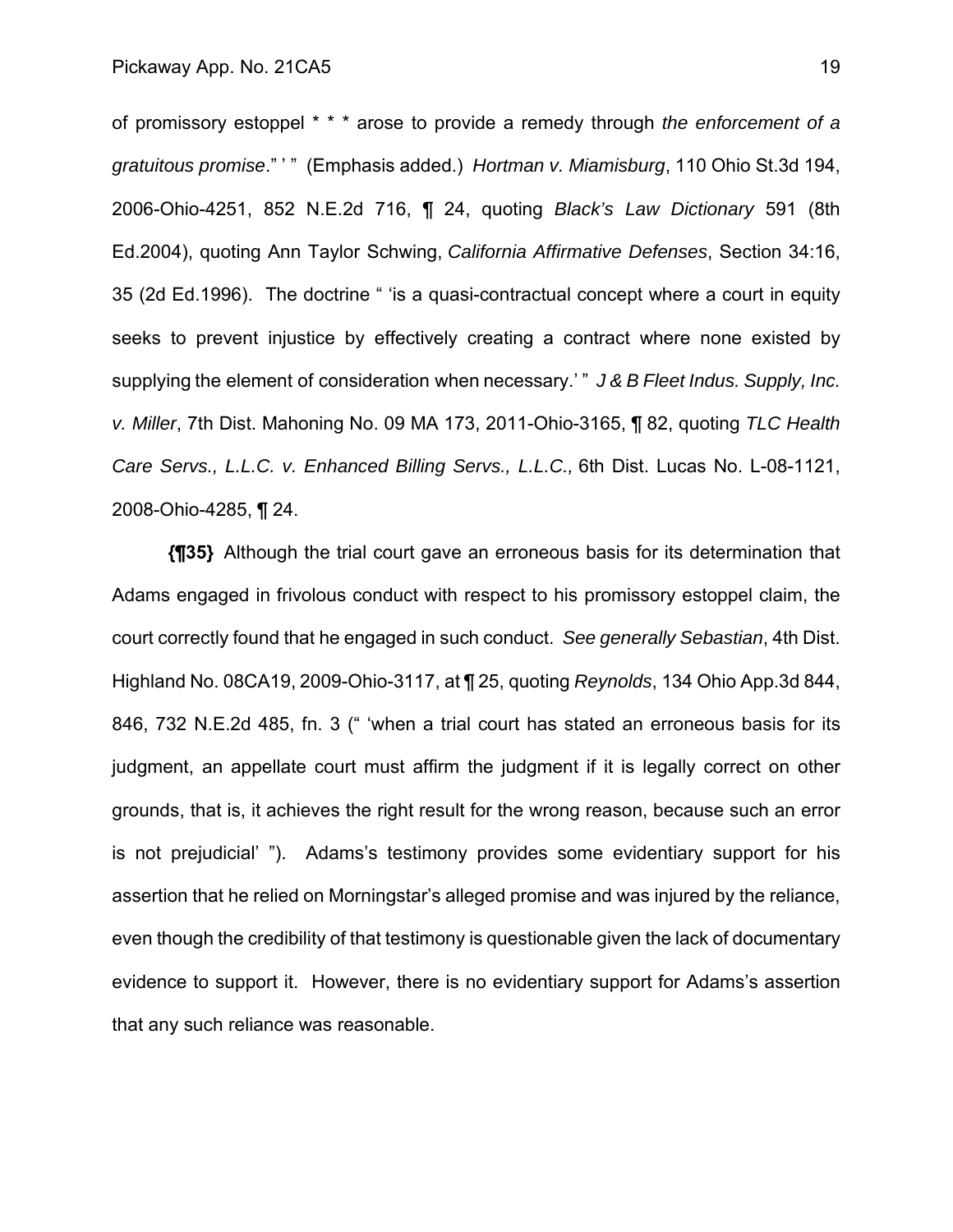**{¶36}** Adams claims he had a good faith basis to allege reasonable reliance because Morningstar "had received or was about to receive the proceeds of a substantial settlement," and he "had a long relationship with her father." But these facts are insignificant because Adams knew or should have known that Morningstar's alleged promise to pay him a \$100,000 referral fee—over 10 percent of the \$900,000 settlement which he knew she believed to be inadequate—if her attorneys did not pay the fee was misleading. Implicit in this alleged promise is a belief that Adams was entitled to a referral fee from Morningstar's attorneys. Adams knew or should have known that he was not under the Ohio Rules of Professional Conduct.

**{¶37}** Duncan's promise to divide attorney fees in the employment case with Adams to compensate him for recommending Duncan's services conflicted with Prof.Cond.R. 1.5(e),<sup>4</sup> which states:

Lawyers who are not in the same *firm* may divide fees only if all of the following apply:

(1) the division of fees is in proportion to the services performed by each lawyer or each lawyer assumes joint responsibility for the representation and agrees to be available for consultation with the client;

(2) the client has given *written* consent after full disclosure of the identity of each lawyer, that the fees will be divided, and that the division of fees will be in proportion to the services to be performed by each lawyer or that each lawyer will assume joint responsibility for the representation;

(3) except where court approval of the fee division is obtained, the *written* closing statement in a case involving a contingent fee shall be signed by the client and each lawyer and shall comply with the terms of division  $(c)(2)$  of this rule;

(4) the total fee is *reasonable*.

 $4$  We note that the promise also conflicted with Prof.Cond.R. 7.2(b), which prohibits a lawyer from giving "anything of value to a person for recommending the lawyer's services" with exceptions not applicable here. However, no evidence was offered with respect to that rule during the proceedings below.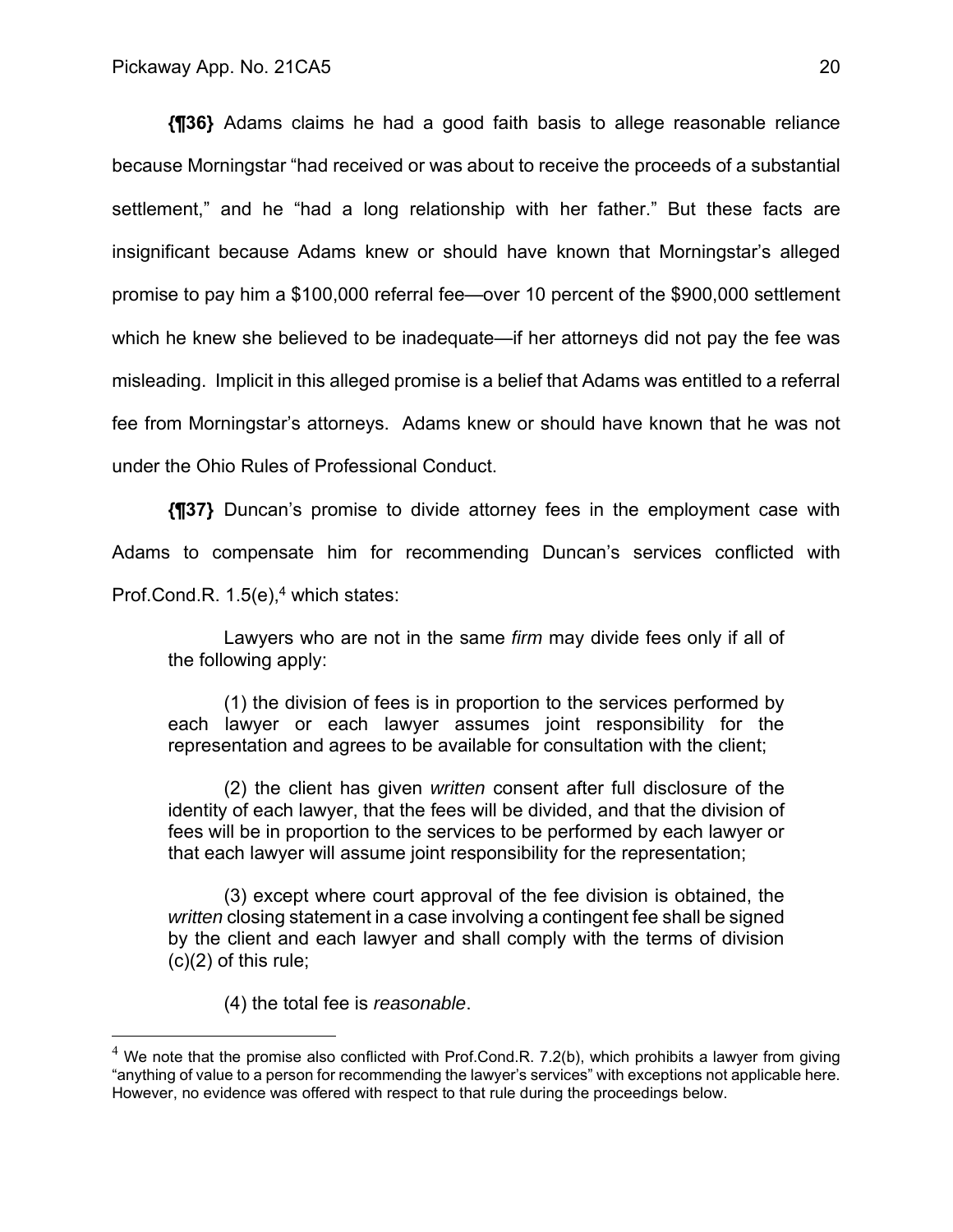(Emphasis sic.) Duncan could not divide the fees with Adams, who was not in the same firm as Duncan, performed no services on the employment case, and did not assume joint responsibility for the representation.

**{¶38}** There is circumstantial evidence that before Morningstar first made her alleged promise on November 14, 2018, Adams knew his referral fee arrangement with Duncan was improper. Adams's only effort to collect the referral fee from Duncan was a November 5, 2018 invoice for \$10,000, which Duncan paid from the attorney fees he collected in the employment case. However, the invoice made no mention of a referral fee. The invoice indicated Adams was entitled to compensation for providing Morningstar with public relations and media representation and with consulting services regarding book and movie rights. Adams admitted he never represented Morningstar, and though he claimed they talked about movie rights, there is no evidence of any agreement for him to receive a \$10,000 consulting fee. This evidence suggests Adams created and Duncan paid a fake invoice to conceal the fact that Duncan was paying Adams a referral fee from the attorney fees in the employment case.

**{¶39}** Even if Adams did not have actual notice of Prof.Cond.R. 1.5(e) at the time Morningstar made her alleged promise, Adams should have known the rules of conduct governing the profession he engaged in for over 30 years. "Attorneys must comply with the ethical requirements imposed \* \* \* by the Rules of Professional Conduct." *Disciplinary Counsel v. Zigan*, 118 Ohio St.3d 180, 2008-Ohio-1976, 887 N.E.2d 334, ¶ 25. "Lawyers are on notice that if they wish to continue practicing law in Ohio, they must abide by the Ohio Rules of Professional Conduct." *Cecil & Geiser, L.L.P. v. Plymale*, 10th Dist. Franklin No. 12AP-398, 2012-Ohio-5861, ¶ 9.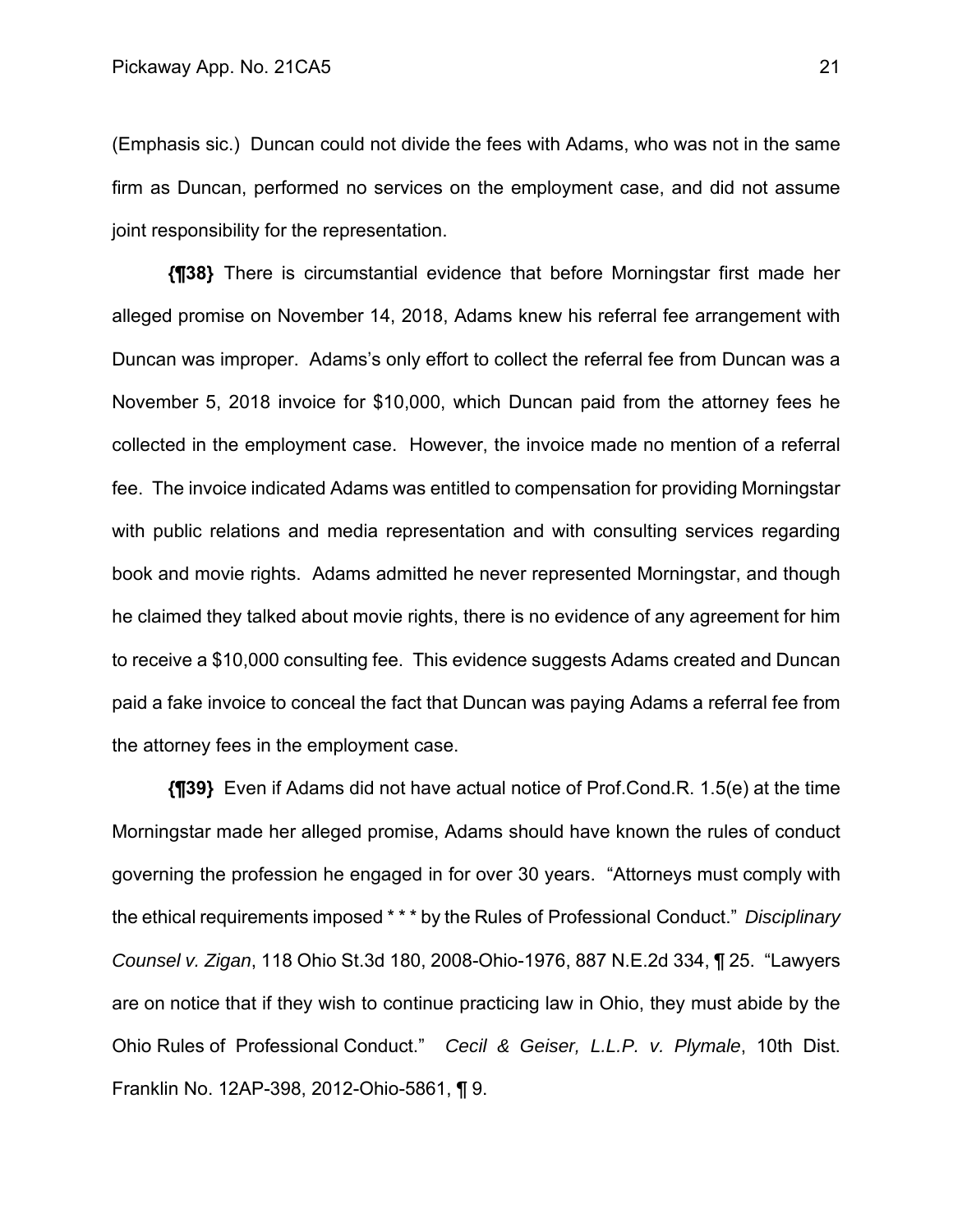**{¶40}** In addition, there is evidence that Adams had actual notice of Prof.Cond.R. 1.5(e) by December 5, 2018. That day, Barwell sent him an email which cited the rule and quoted most of it. Adams responded to the email, insinuating the rule did not apply because he had worked on the employment case, which was patently false.

**{¶41}** No reasonable trier of fact could find that Adams's claimed reliance on Morningstar's alleged guarantee of payment of a referral fee was reasonable. He knew or should have known that Morningstar made the promise because she incorrectly believed that Adams was entitled to a referral fee from her lawyers. This is not a situation where injustice can be avoided only by enforcement of an alleged promise. Rather, enforcement would create injustice. Enforcement would allow Adams to take advantage of an alleged promise by Morningstar which he knew or should have known was premised on an incorrect belief. Enforcement would also allow him to use the equitable doctrine of promissory estoppel to circumvent the Ohio Rules of Professional Conduct.

**{¶42}** The trial court correctly found that Adams engaged in frivolous conduct under R.C. 2323.51(A)(2)(a)(iii) with respect to his promissory estoppel claim. He alleged that claim when there was no evidentiary support for an essential element of it reasonable reliance. As a result, it is immaterial whether the alternative grounds on which the trial court found Adams engaged in frivolous conduct with respect to that claim are applicable.

#### IV. CONCLUSION

**{¶43}** The trial court correctly found that Adams engaged in frivolous conduct with respect to his breach of contract and promissory estoppel claims, and Adams does not argue that, after making that finding, the trial court abused its discretion in granting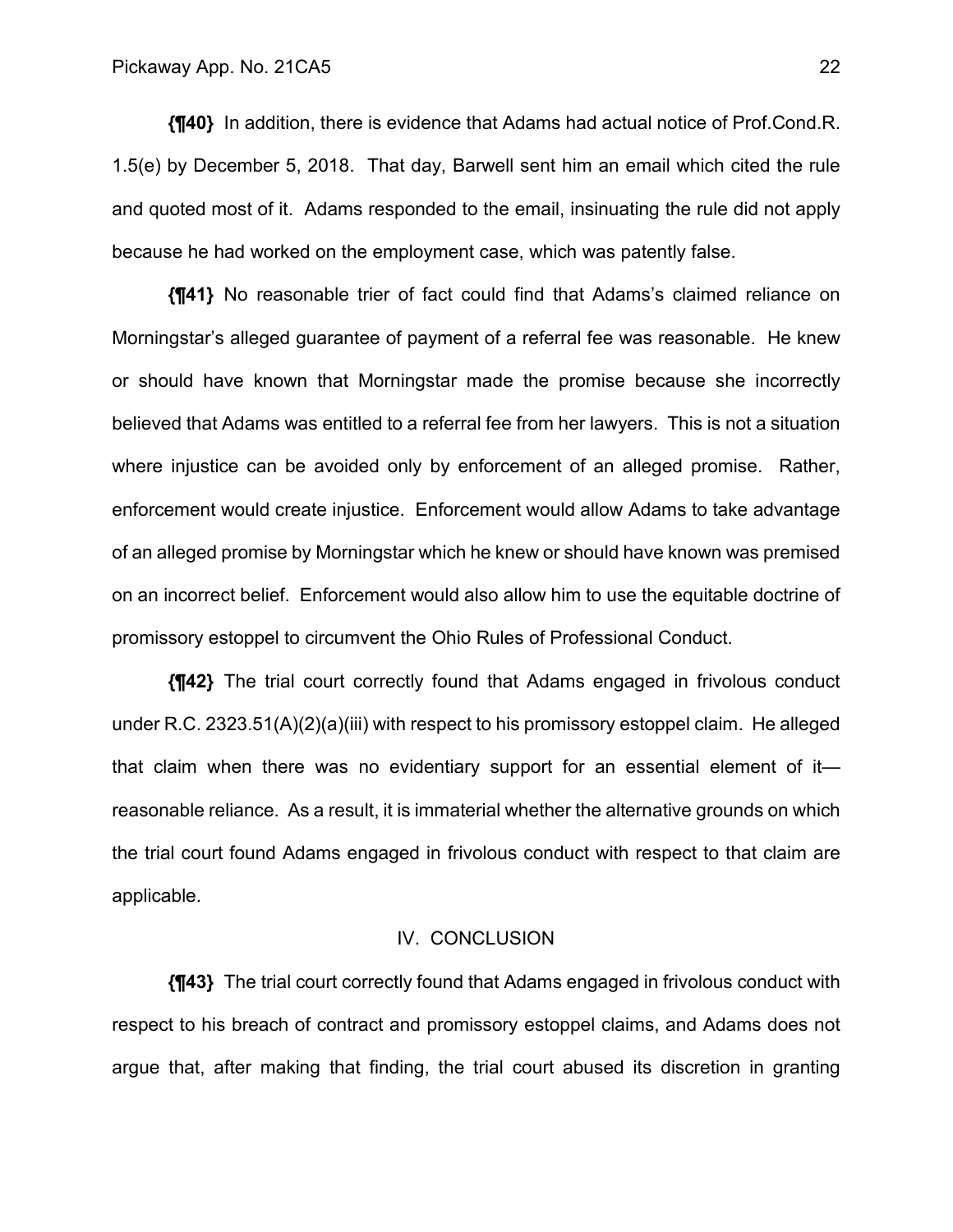sanctions for his frivolous conduct. Therefore, we conclude that the trial court did not err when it entered judgment in favor of Morningstar under R.C. 2323.51. We overrule the sole assignment of error and affirm the trial court's judgment.

JUDGMENT AFFIRMED.